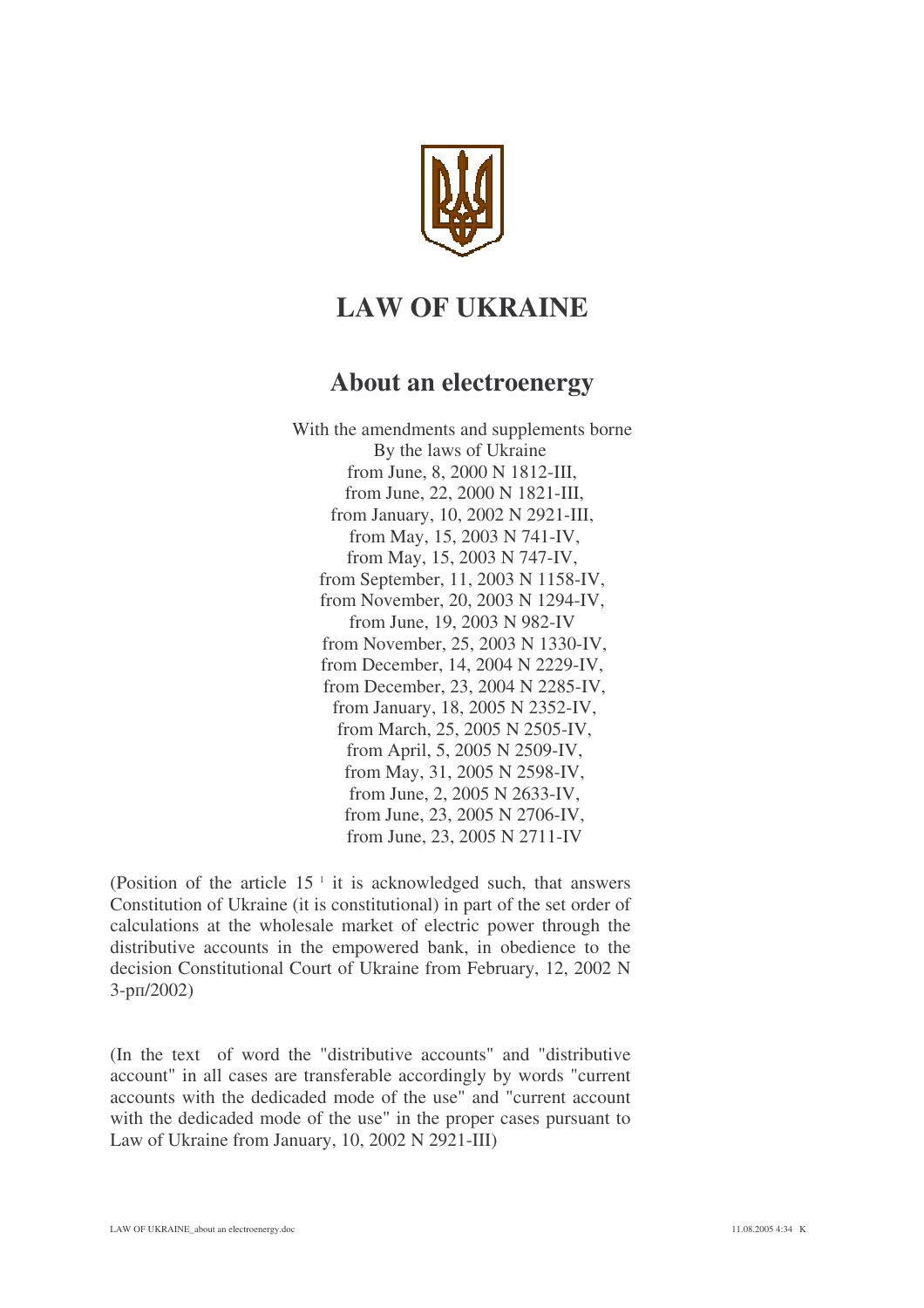This Law determines legal, economic and organizational principles of activity in an electroenergy and regulates the relations, related to production, transmission, supply and use of energy, providing of power safety of Ukraine, competition and defence of rights for users and workers of industry.

## **Section And GENERALS**

#### **Article 1. Determination of terms**

In this Law the stated terms below are used in such value:

energy is electric or thermal energy, that is produced on the objects of electroenergy and is the commodity products intended for the purchase-sale;

an electroenergy is industry of economy of Ukraine, that provides users by energy;

power safety is the state of electroenergy, which guarantees technically and economic safe satisfaction of current and perspective necessities of users in energies and guard of natural environment;

енергогенеруючі companies are the participants of wholesale market of electric energy of Ukraine, which own or use generating powers, produce and sell electric energy;

енергопостачальники is the participants of wholesale market of electric energy of Ukraine, which buy electric energy at this market with the purpose of sale to its users;

a main electric network is the electric network intended for the transmission of electric energy from a producer to the points of connecting of single-site (local) networks;

a main thermal network is the complex of pipelines and pump stations, that provides the transmission of hot water and pair from the electric stations and boiler rooms to the single-site (local) thermal network;

a network (electric or thermal) is the aggregate of power and pipeline plants for the transmission and distributing of electric energy, hot water and pair;

an intergovernmental electric network is the electric network intended for the transmission of electric energy between the states;

a single-site (local) electric network is the electric network intended for the transmission of electric energy from a main electric network to the user;

the incorporated power system of Ukraine is the aggregate of power-stations, electric and thermal networks, other objects of electroenergy, which are incorporated by the general mode of production, transmission and distributing of electric and thermal energy, at the centralized management by this mode;

the object of electroenergy is the electric station (except for nuclear part of the atomic electric station), electric substation, electric network, connected to the incorporated power system of Ukraine, and also boiler room connected to the main thermal network, main thermal network;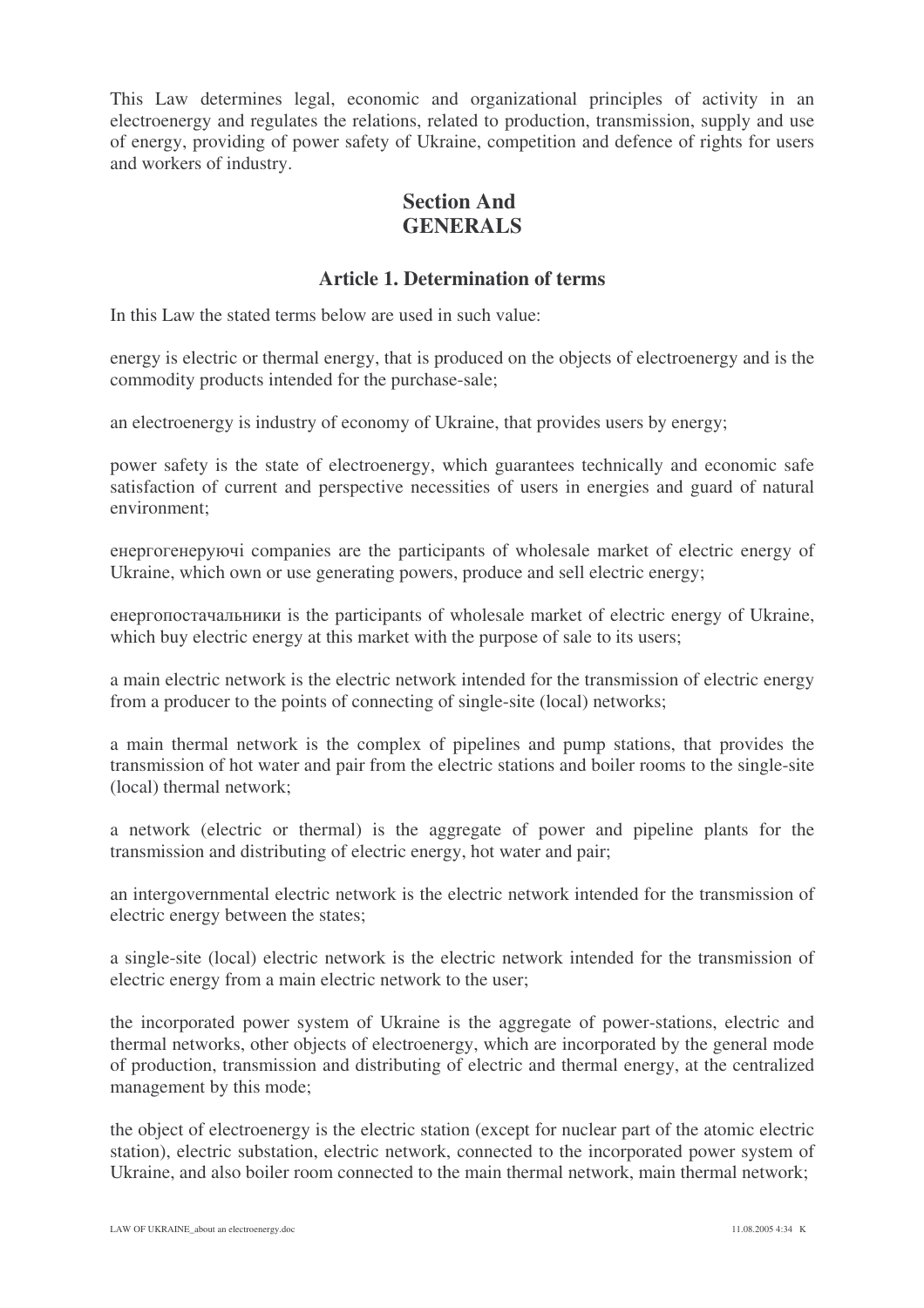the wholesale market of electric energy of Ukraine is a market, that is created by the subjects of economic activity for the purchase-sale of electric energy on the basis of agreement;

the transmission of energy is transporting of energy by networks on the basis of agreement;

supply of electric energy - grant of electric energy to the user by the hardwares of transmission and distributing of electric energy on the basis of agreement;

the users of energy are the subjects of economic activity and physical persons which use energy for own necessities on the basis of agreement about its sale and purchase;

the subjects of electroenergy are the subjects of entrepreneurial activity regardless of their department belonging and patterns of ownership, that is engaged in production, transmission, supply of electric energy and thermal energy at centralized теплопостачанні;

the participants of wholesale market of electric energy of Ukraine are the subjects of entrepreneurial activity, which sell and buy electric energy at the wholesale market of electric energy of Ukraine on the basis of agreement;

the centralized controller's (technological operatively) management is the operative management by the incorporated power system of Ukraine with providing of reliable and trouble-free, with inhibition of requirements of power safety, supply of electric energy to the users;

maximum indexes is this the size of the set power of power-stations or volume of annual vacation is certain in terms and rules of course of business from production of electric energy by her electric energy in the incorporated power system of Ukraine, higher which the sale of electric energy is to be carried out at the wholesale market;

an extraordinary situation in the state is a situation, at which a block fuel is worked on the objects of electroenergy of the below set norms or the supply of water in the storage pools of the below set ecological requirements is worked;

current accounts with the dedicaded mode of the use of wholesale market of electric energy (farther are the current accounts) are the accounts of subjects of entrepreneurial activity, that carry out the supply of electric energy on the fastened territory and wholesale supply of electric energy, opened in the empowered bank and intended exceptionally for accumulation of the facilities, got for electric energy from users, and calculations, with the participants of wholesale market of electric energy;

> (the article 1 is complemented by an indention twenty third accordant with Law of Ukraine from 22.06.2000 N 1821-III)

the algorithm of wholesale market of electric energy is the order of distributing by the empowered bank of facilities from the current accounts with the dedicaded mode of the use without payments, which is set by the National commission of adjusting of electroenergy of Ukraine;

> (the article 1 is complemented by an indention twenty fourth accordant with Law of Ukraine from 22.06.2000 N 1821-III)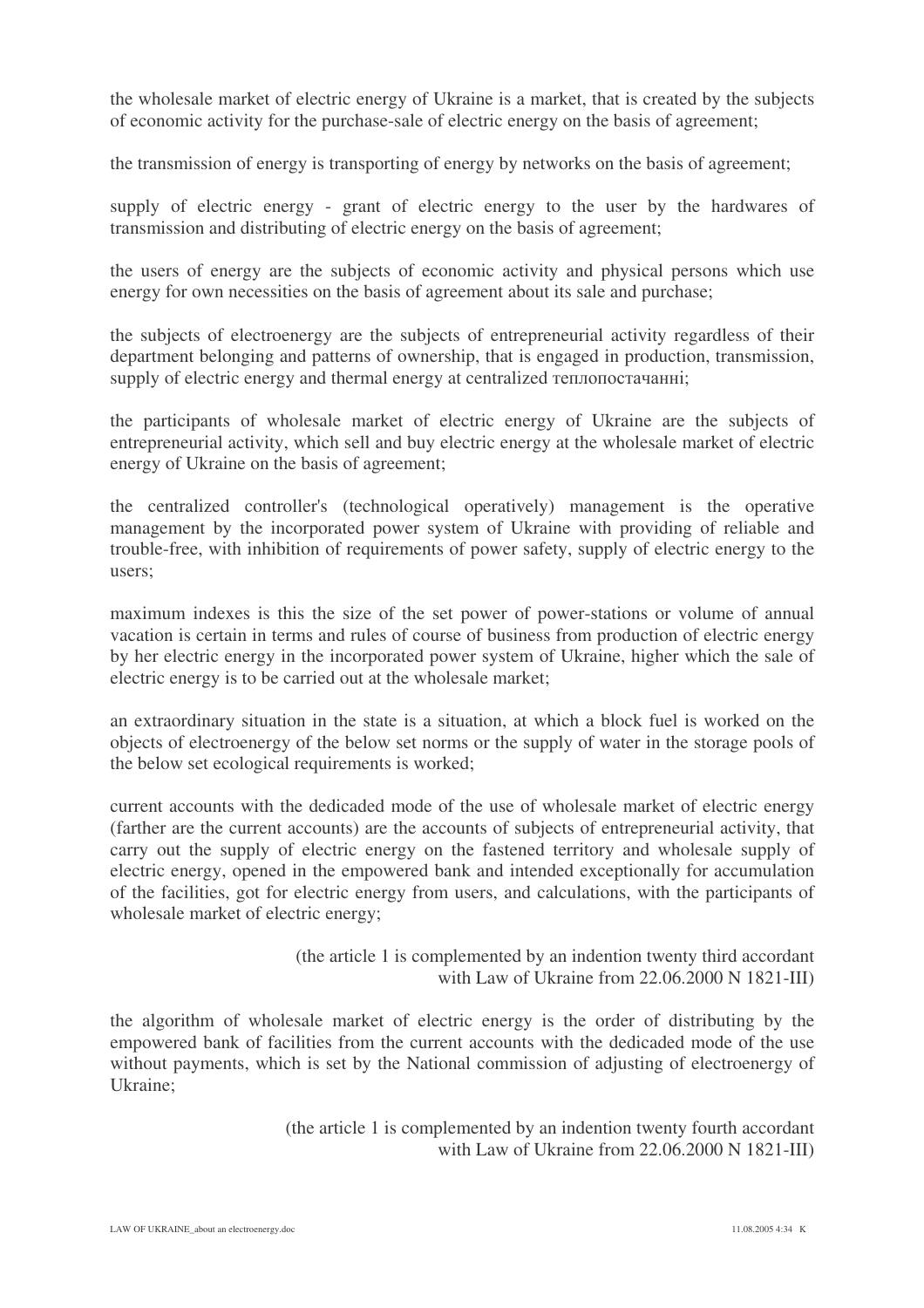the wholesale supply of electric energy is the purchase of electric energy, forming of its wholesale price and sale of electric energy at wholesale price to енергопостачальникам;

> (the article 1 is complemented by an indention twenty fifth accordant with Law of Ukraine from 22.06.2000 N 1821-III)

empowered bank - bank establishment which maintains current accounts with the dedicaded mode of the use of participants of wholesale market of electric energy is certain by Cabinet of Ministers of Ukraine together with the National bank of Ukraine;

> (the article 1 is complemented by an indention twenty sixth accordant with Law of Ukraine from 22.06.2000 N 1821-III)

(action of indention twenty sixth the articles 1 are stopped for 2005 year pursuant to Laws of Ukraine from 23.12.2004 N 2285-IV, from 25.03.2005 N 2505-IV)

the restricted area of гідроелектротехнічних buildings is lot land, which adjoins to the basic protection on the inside of territory of гідроелектротехнічної buildings, equipped by iнженерно-технічними facilities that marked by preventive signs, and also area of water aquatorium of overhead and lower 6'ecoi in the distance 500 meters from the dike of the power station hydroelectric, marked by signs, which warn about prohibition of access on its territory of extraneous persons, ships and floating objects;

> (the article 1 is complemented by an indention twenty seventh accordant with Law of Ukraine from 25.11.2003 N 1330-IV)

controlled area of гідроелектротехнічних buildings - territory of concrete and landed dikes of гідроелектротехнічних buildings and lot lands located between storage pools and drainage channels is marked by preventive signs;

> (the article 1 is complemented by an indention twenty eighth accordant with Law of Ukraine from 25.11.2003 N 1330-IV)

the especially important objects of electroenergy are objects, which provide the permanent functioning of the incorporated power system of Ukraine, destruction or damage of which will bring електропостачання over of being in charge subjects and population to violation, possible human victims and considerable material losses;

> (the article 1 is complemented by an indention twenty ninth accordant with Law of Ukraine from 25.11.2003 N 1330-IV)

ecological armour of електропостачання of user is minimum level of consumption of electric energy by an user (except for the population) which provides pre-conditions for prevention of origin of extraordinary situations of техногенного and natural character.

> (the article 1 is complemented by an indention thirtieth accordant with Law of Ukraine from 19.06.2003 N 982-IV)

#### **Article 2. Sphere of action of Law**

This Law regulates the relations, which arise up in connection with production, transmission, supply and use of energy, state supervision after safe implementation of works on the objects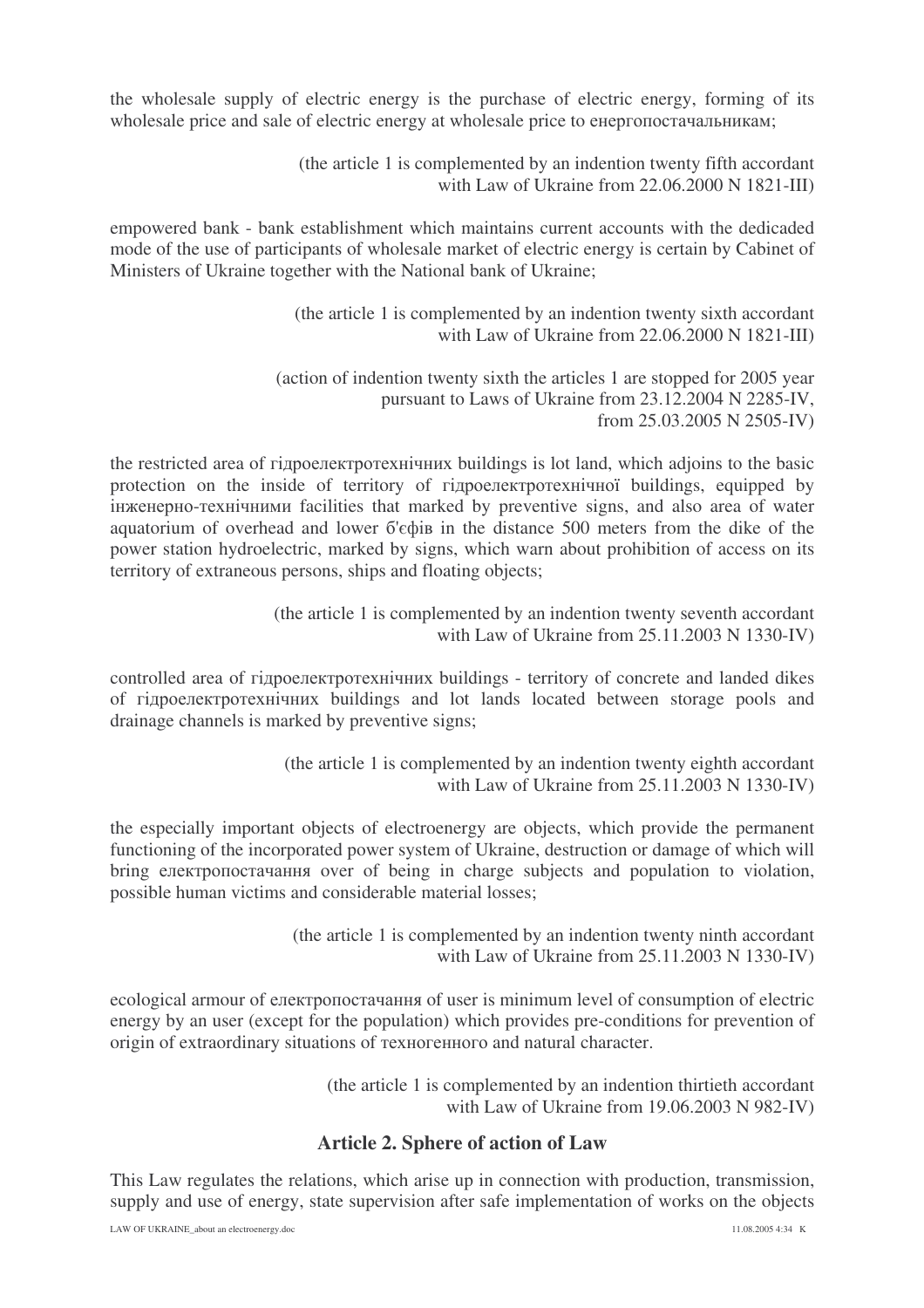of electroenergy regardless of patterns of ownership, safe exploitation of power equipment and state supervision after the modes of consumption of electric and thermal energy.

#### **Article 3. Legislation about an electroenergy**

Relations, related to production, transmission, supply and use of energy, is regulated by this Law and other legal normatively acts.

### **Article 4. Features of adjusting of relations in an electroenergy**

Adjusting of relations in an electroenergy has features certain by this Law. These features are caused by the objective operating conditions of industry:

by permanent and continuous  $36a$ лансуванням of production and consumption of electric energy, for providing of which unique controller's (technological operatively) management by the incorporated power system of Ukraine is set;

by centralized теплопостачанням of users by теплоелектроцентралями and boiler rooms which enter to the incorporated power system of Ukraine.

#### **Article 5. State policy in an electroenergy**

A state policy in an electroenergy is based on such principles:

state adjusting of activity in an electroenergy;

creation of safe external environments of objects of electroenergy;

providing of rational consumption of fuel and energy;

inhibition of unique state norms, rules and standards by all subjects of the relations, related to production, transmission, supply and use of energy;

creation of terms for development and increase of technical level of electroenergy;

increase of ecological safety of objects of electroenergy;

providing of defence of rights and interests of users of energy;

saving of integrity and providing of the reliable and effective functioning of the incorporated power system of Ukraine, unique controller's (technological operatively) management by her;

assistance to development of competition relations at the market of electric energy;

providing of the personnel training of high qualification for an electroenergy;

creation of terms for long-range scientific researches;

providing of the stable financial state of electroenergy;

providing of responsibility of енергопостачальників and users;

assistance to development of вітроенергетики, as environmentally cleaning and безпаливної subindustries of energy, by payment to wind power-stations of all electric energy produced by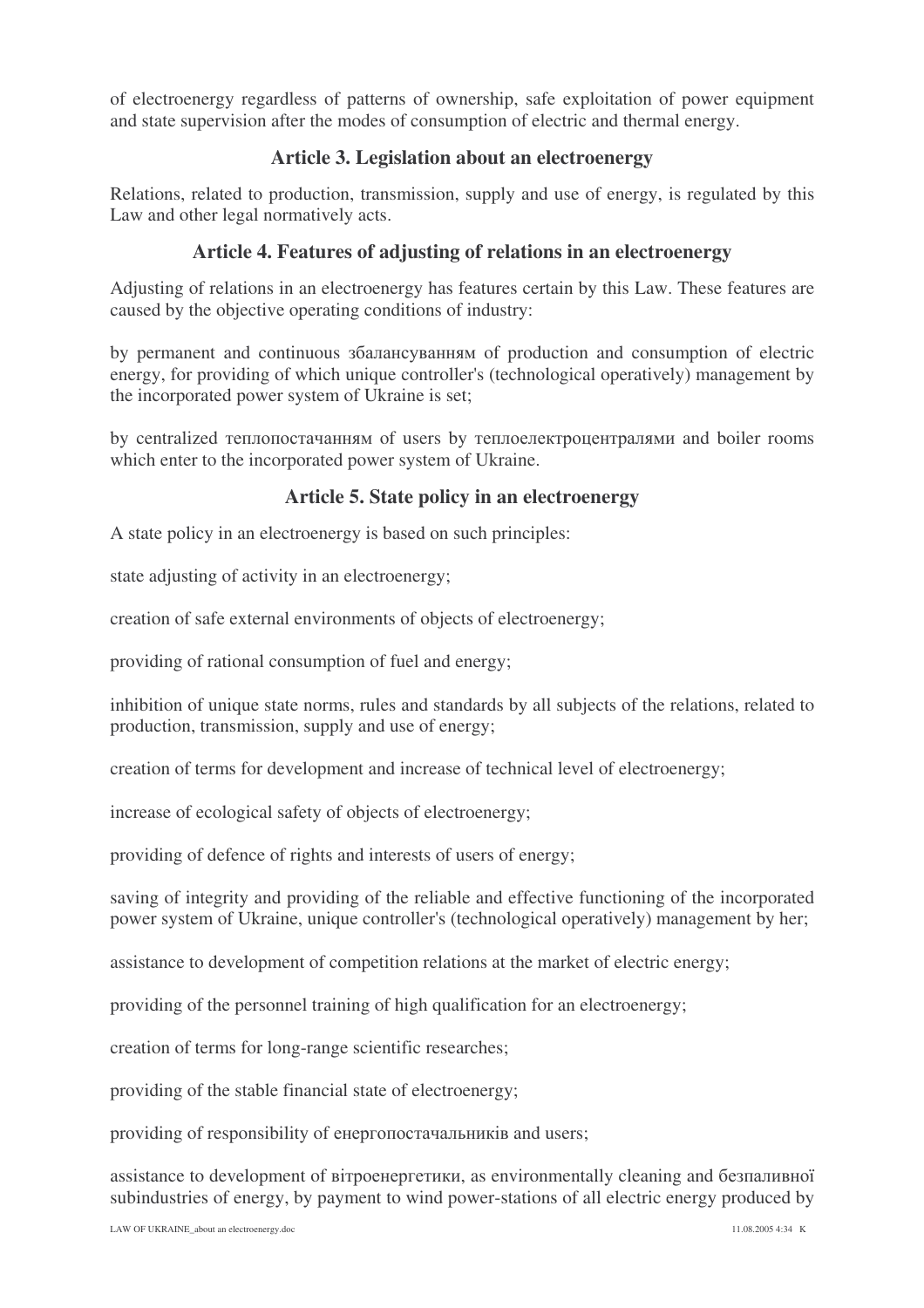them in full in a money form, without application of some types of tests of debt liquidation upon settlements for electric power.

> (the article 5 is complemented by an indention fifteenth pursuant to By the law of Ukraine from 08.06.2000 N 1812-III)

#### **Article 6. Right of ownership in an electroenergy**

The objects of electroenergy can be in different patterns of ownership. The list of objects of electroenergy, which are not subject to privatization, becomes firmly established Supreme Soviet of Ukraine after the giving of Cabinet of Ministers of Ukraine.

Privatization of objects of electroenergy is carried out in accordance with the legislation of Ukraine about privatization.

In the case of privatization of objects of electroenergy Cabinet of Ministers of Ukraine after the giving of State property fund ukraine makes decision about fixing in the public domain of the share holding of the joint-stock companies created on a base objects of electroenergy.

Property, that provides integrity of the incorporated power system of Ukraine and centralized controller's (technological operatively) management, main and intergovernmental electric networks, and also property of scientific establishments of national value, is not subject to privatization.

#### **Article 7. Norms, rules and standards in an electroenergy**

Planning, building, introduction to exploitation, exploitation, destroying from exploitation of objects of electroenergy, controller's (technological operatively) control, other objects connected to the incorporated power system of Ukraine systems, is regulated by legal normatively acts obligatory for implementation by all subjects of electroenergy.

## **Section II JURISDICTION OF ORGANS OF EXECUTIVE POWER AND ORGANS OF LOCAL SELF-GOVERNMENT IN ELECTROENERGY**

#### **Article 8. State administration in an electroenergy**

State administration in an electroenergy is carried out by the organs of executive power, empowered by Cabinet of Ministers of Ukraine.

#### **Article 9. State supervision in an electroenergy**

The state supervision in an electroenergy is carried out by the State inspection from exploitation of the electric stations and networks and State inspection from the power supervision after the modes of consumption of electric and thermal energy in an order, set by Cabinet of Ministers of Ukraine, and other organs certain by the legislation of Ukraine.

A state inspection from exploitation of the electric stations and networks carries out the supervision after inhibition of requirements of technical exploitation of the electric stations and networks, requirements of technical exploitation of power equipment of objects of electroenergy, connected to the incorporated power system of Ukraine.

State inspectors from exploitation of the electric stations and networks have a right: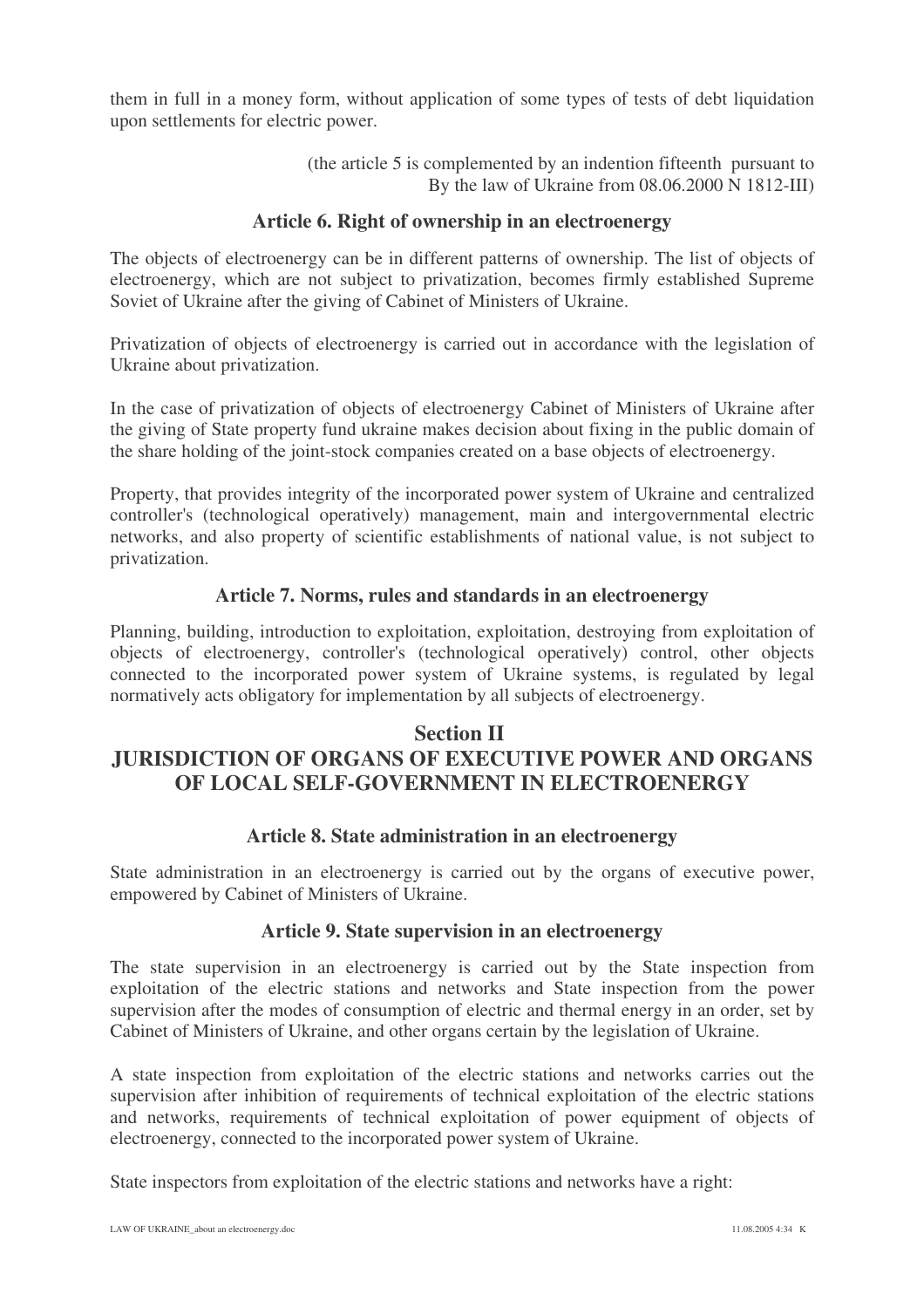without difficulty in some time to visit the objects of electroenergy for verification of inhibition of legal normatively acts about an electroenergy on questions which belong to their jurisdiction, to get from public servants information on implementation of these acts;

to give within the limits of the plenary powers to the leaders of objects of electroenergy the orders about the removal of violations of legal normatively acts;

to apply in set by the legislation of Ukraine of order of approval to the enterprises, the objects of electroenergy of which are connected to the incorporated power system of Ukraine, for violation of legislation about an electroenergy on questions which belong to their jurisdiction.

A state inspection from the power supervision after the modes of consumption of electric and thermal energy carries out the supervision after electric and тепловикористовуючими options and thermal networks of users and subjects of electroenergy.

> (part fourth of the article 9 with the changes borne pursuant to Law of Ukraine from 23.06.2005 N 2706-IV)

State inspectors from the power supervision after the modes of consumption of electric and thermal energy have a right:

unimpeded access to electric and тепловикористовуючих options and thermal networks of users and subjects of electroenergy;

> (indention second of part fifth of the article 9 with the changes borne pursuant to Law of Ukraine from 23.06.2005 N 2706-IV)

to get from users and subjects of electroenergy information necessary for implementation of the tasks fixed on them in accordance with legal normatively acts;

> (indention third of part fifth of the article 9 with the changes borne pursuant to Law of Ukraine from 23.06.2005 N 2706-IV)

to give to the users and subjects an electroenergy orders obligatory for implementation about the removal of violations of legal normatively acts;

> (indention fourth of part fifth of the article 9 with the changes borne pursuant to Law of Ukraine from 23.06.2005 N 2706-IV)

to give to the users and subjects an electroenergy orders about adduction of facilities of account, control and adjusting of consumption of electric and thermal energy in accordance with norms, rules and standards in an electroenergy;

> (indention fifth of part fifth of the article 9 with the changes borne pursuant to Law of Ukraine from 23.06.2005 N 2706-IV)

to send to the proprietors of objects of user of picture of disparity to a held position of worker of electrical engineering type which in good time did not pass verification of knowledges from електробезпеки and exploitation of струмоприймачів;

to require from users and subjects the electroenergy of inhibition of the modes of consumption of electric and thermal energy set by legal normatively acts;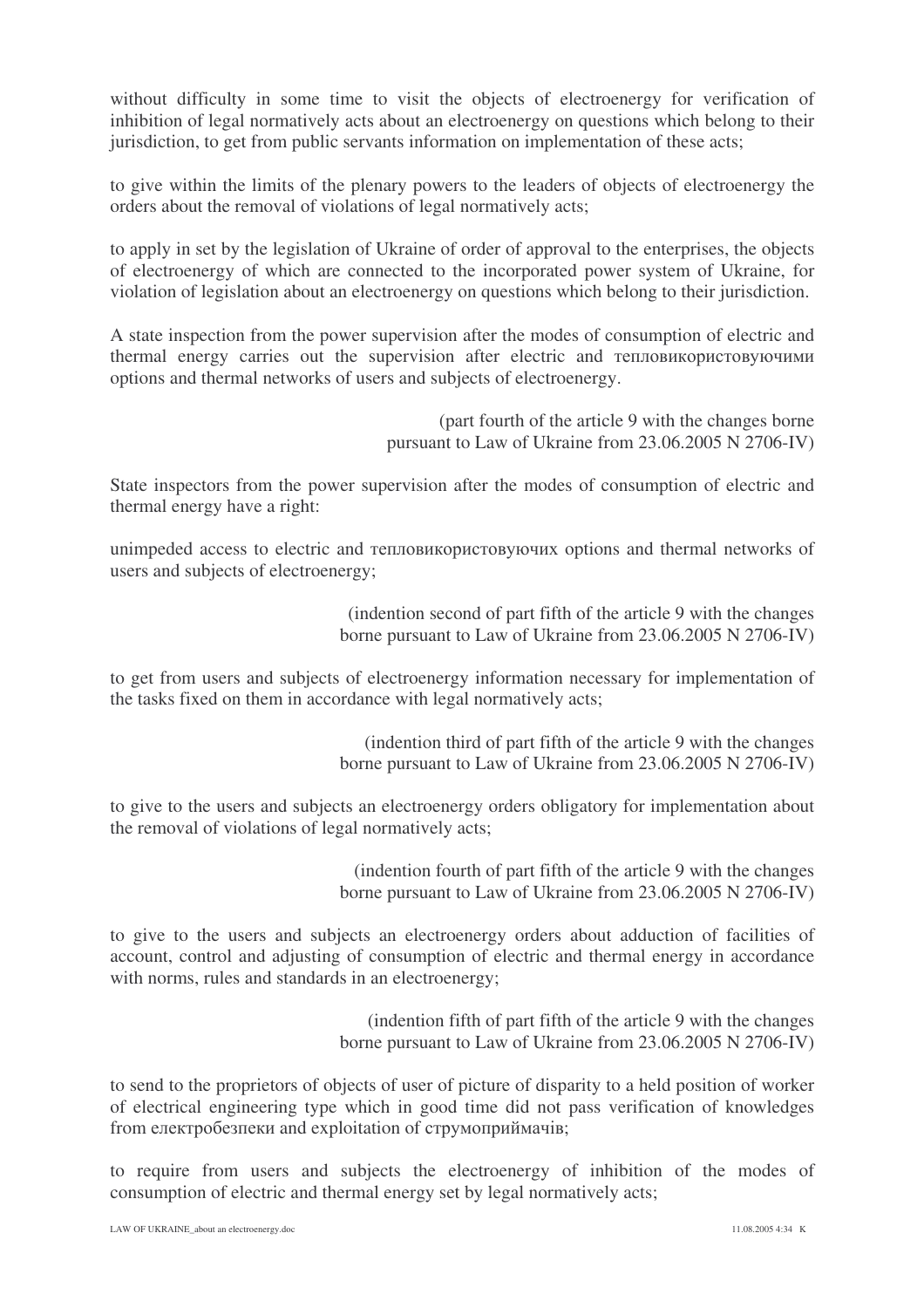(indention seventh of part fifth of the article 9 with the changes borne pursuant to Law of Ukraine from 23.06.2005 N 2706-IV)

to give the orders in relation to impermissibility of continuation of exploitation of electric and тепловикористовуючих options of users, if it creates the threat to life of auxiliary personnel, health of population;

to apply in set by the legislation of Ukraine of order of approval to the subjects of economic activity for violation of legal normatively acts and draw up reports about administrative offences.

> (indention ninth of part fifth of the article 9 with the changes borne pursuant to Law of Ukraine from 23.06.2005 N 2706-IV)

#### **Article 10. Authority of local organs of executive power and organs of local selfgovernment in the relationships with the subjects of electroenergy**

To plenary powers of local organs of executive power and organs of local self-government in the relationships with subjects an electroenergy belongs:

concordance of questions of placing on territory of objects of electroenergy inferior to them coming interests of territorial society from;

there is participation in development of complex plans of supply of energy to the users on territory inferior to them;

there is participation in development and realization of the system of measures on work of objects of electroenergy in extraordinary terms;

adjusting of tariffs on thermal energy in accordance with Law;

assistance to development of energy in a region.

The local organs of executive power and organs of local self-government have no authority to interfere in the operative adjusting of the modes of energy consumption.

## **Section III STATE ADJUSTING OF ACTIVITY IN ELECTROENERGY**

#### **Article 11. State adjusting of activity in an electroenergy**

The state adjusting of activity in an electroenergy is carried out by the grant of licenses to realization of separate types of activity in an electroenergy, forming of tariff policy, establishment of order of realization of control after activity of subjects of electroenergy, other participants of wholesale market of electric energy and responsibility for violation by them terms and rules of realization of activity at the wholesale market of electric energy.

> (part first of the article 11 in the release of Law Ukraine from 22.06.2000 N 1821-III)

In an electroenergy the National commission of adjusting of electroenergy of Ukraine is the organ of the state adjusting of activity.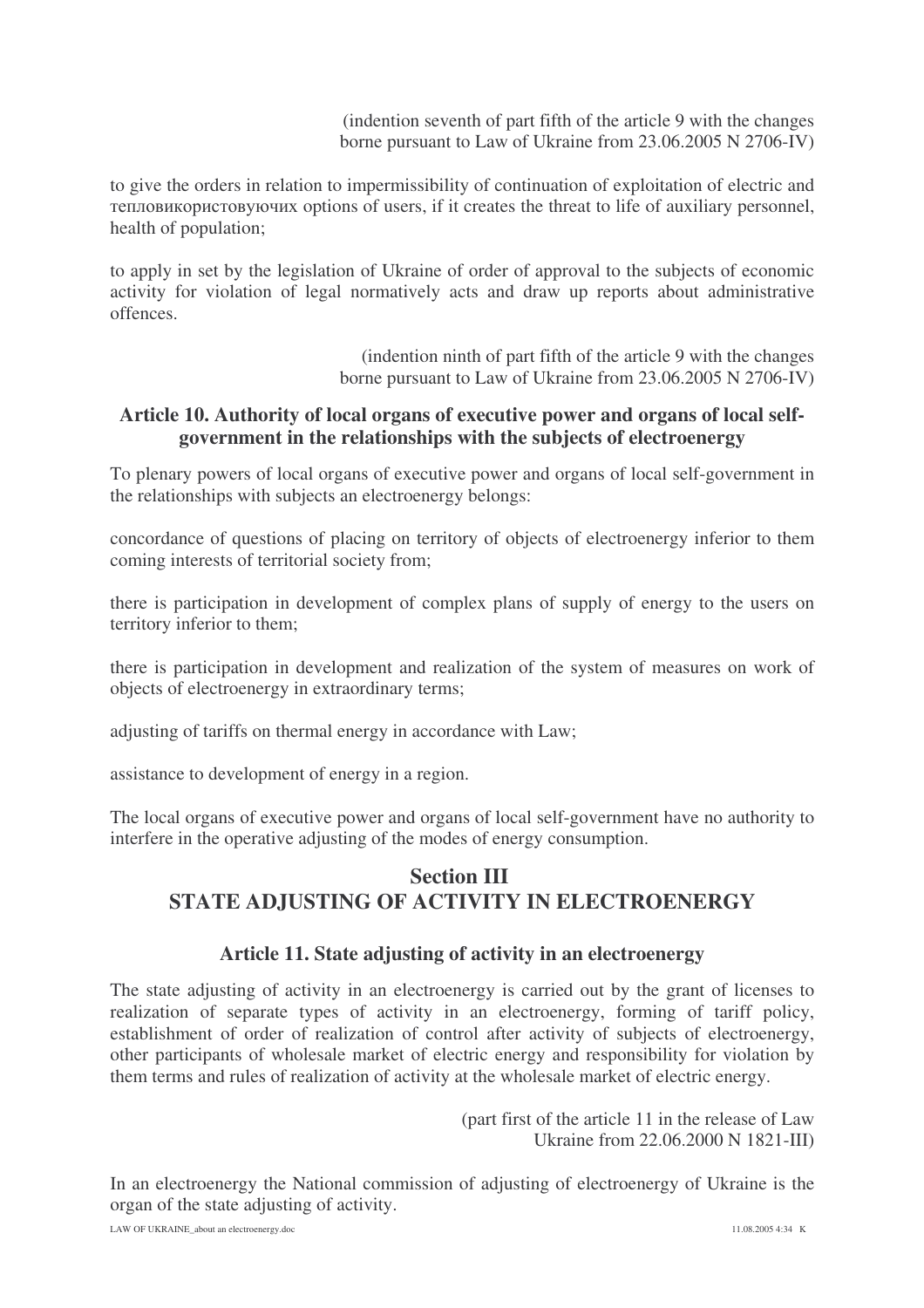The national commission of adjusting of electroenergy of Ukraine regulates activity of subjects of natural monopolies in the field of electroenergy and being in charge subjects which operate at the contiguous markets, and also executes other functions in accordance with the legislation.

Legal, economic and organizational principles of the state adjusting of activity of subjects of natural monopolies in the field of electroenergy are determined by this Law and other legal normatively acts.

### **Article 12. Basic tasks and plenary powers of the National commission of adjusting of electroenergy of Ukraine**

The basic tasks of the National commission of adjusting of electroenergy of Ukraine are:

there is participation in forming and providing of realization of single state policy in relation to development and functioning of wholesale market of electric power of Ukraine;

state adjusting of activity of subjects of natural monopolies in an electroenergy;

assistance to competition in the field of production and supply of electric energy;

providing of pursuing a price and tariff policy in an electroenergy;

defence of rights for the users of electric and thermal energy;

development and claim of rules of the use by electric energy;

delivery to the subjects of entrepreneurial activity of licenses to production, transmission and supply of electric energy;

control after inhibition by the licensees of terms and rules of realization of the licensed activity and application to them of the proper approvals for their violation.

> (indention ninth of part first of the article 12 in the release Law of Ukraine from 22.06.2000 N 1821-III)

National commission of adjusting of electroenergy in accordance with the tasks fixed on her:

takes part in adjusting of pay-calculation relations of wholesale market of electric power;

sets limitation in relation to combination of types of activity by the subjects of entrepreneurial activity;

determines accordance of liquidation, reorganization in the form of confluence, joining, participation in associations, and also acquisition or alienation more than twenty five percents of particles (actions, shares) of assets of subjects of entrepreneurial activity to the terms and rules of realization of the licensed activity;

takes shippings about violation of terms of licenses and as a result of consideration makes decision within the limits of the jurisdiction;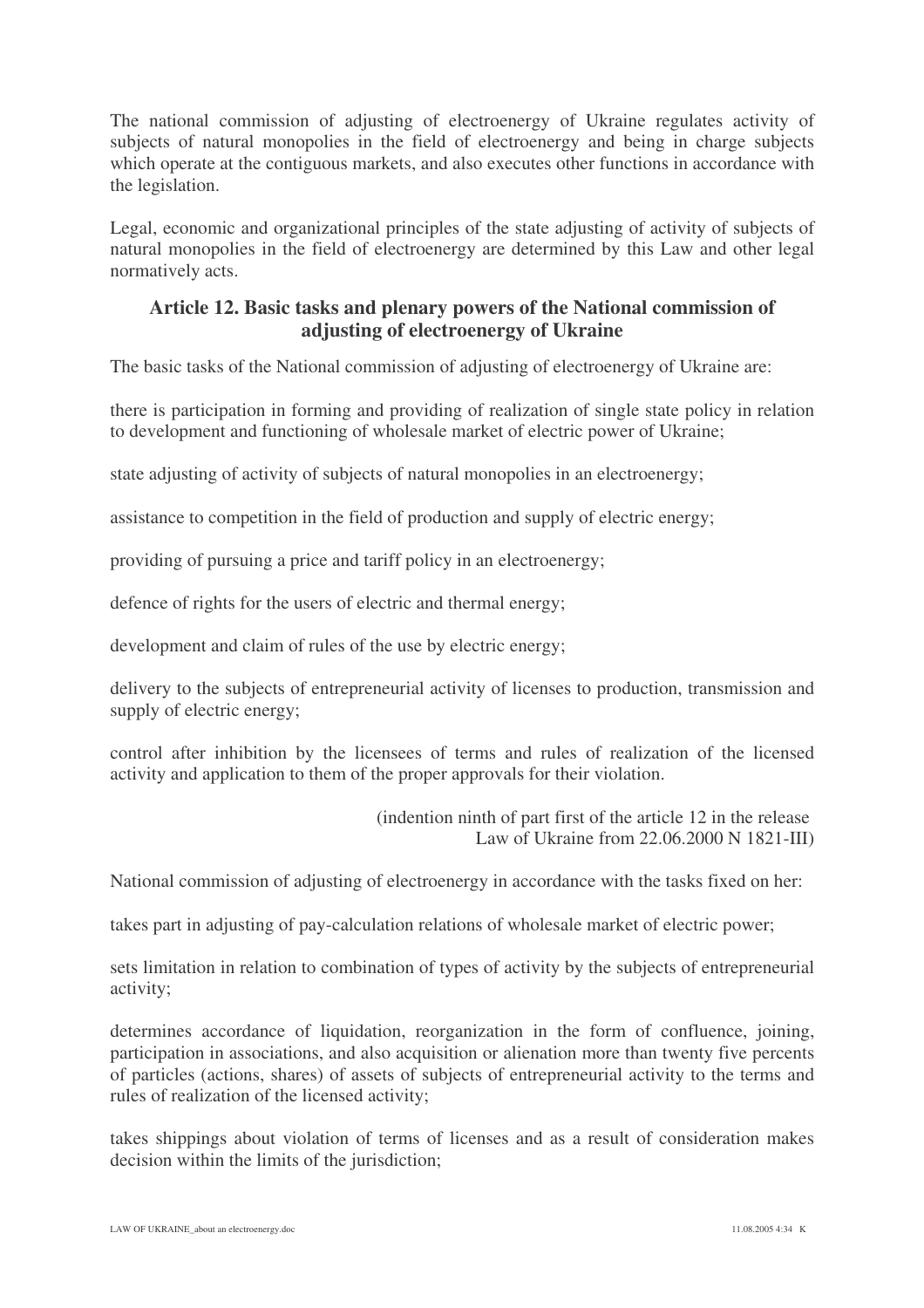applies the administrative penalties to the public servants and property approvals to the subjects of electroenergy, other participants of wholesale market of electric energy taking into account active well-organized actions in relation to providing of stable financial position of electroenergy and defence of rights for users;

> (indention sixth of part second of the article 12 in the release Law of Ukraine from 22.06.2000 N 1821-III)

carries out verifications of observance of terms of the licensed activity without difficulty.

#### **Article 13. Licensing of activity in an electroenergy**

Activity from production, transmissions and supplies of electric energy in Ukraine is based on дозвільному principle in accordance with Law of Ukraine "About the enterprise".

The special permission (license) on realization of activity from production, transmissions and supplies of electric energy seems the National commission of adjusting of electroenergy of Ukraine.

A license is given out separately on every type of activity in accordance with instruction, terms and rules of realization of separate types of activity, that become firmly established the National commission of adjusting of electroenergy of Ukraine.

Activity from production of electric energy of subjects of menage free manner a licence is allowed, if the size of the set power or vacation of electric energy is less than indexes certain in terms and rules of course of business from production of electric energy.

То енергопостачальникам, which теплоелектроцентралі enters in the complement of, licenses to the types of activity in an electroenergy taking into account the special terms in relation to the primary providing of necessities of users of heat of territory of realization of the licensed activity are given out.

## **Section IV ECONOMIC AND ORGANIZATIONAL BASES OF ACTIVITY IN ELECTROENERGY**

#### **Article 14. Management by the incorporated power system of Ukraine**

The unique centralized controller's technological operatively control system by production, transmission and supply of electric energy operates in the electroenergy of Ukraine. The functions of controller's (technological operatively) management by the incorporated power system of Ukraine are executed by a state enterprise which is determined by the central organ of executive power, that carries out the management in an electroenergy. The centralized controller's (technological operatively) management spreads on subjects of entrepreneurial activity, the objects of electroenergy of which are connected to the incorporated power system of Ukraine.

The structure of state enterprise, that carries out the centralized controller's (technological operatively) management, is determined by the central organ of executive power.

The centralized controller's (technological operatively) management provides for: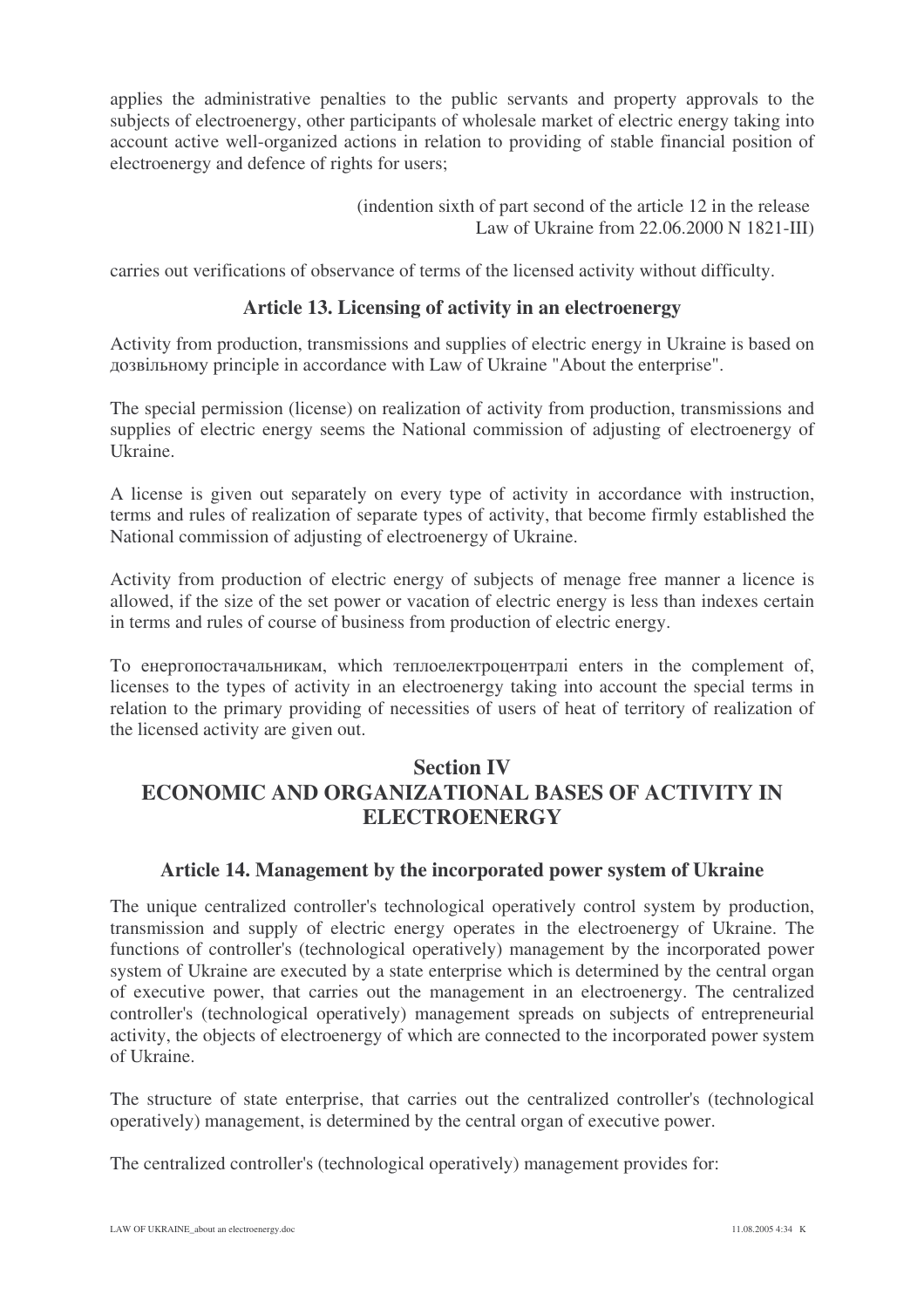planning and operative management by powers of power-stations of Ukraine taking into account the modes of centralized теплопостачання;

planning and control after inhibition of the mode of operations of the incorporated power system of Ukraine;

prevention of emergency situations and liquidation of their consequences in the incorporated power system of Ukraine by support of necessary balance of power and energy, providing of the reliable and permanent functioning of the incorporated power system of Ukraine and its parallel work with the power systems of other states;

development and realization of control after introduction of new systems of протиаварійної automation and defence, and also communication and controller's (technological operatively) management means;

realization of supervision after exploitation of the systems of протиаварійної automation and defence.

All operative commands and orders of state enterprise, that carries out controller's (technological operatively) management in accordance with the legislation of Ukraine, are subject to implicit implementation by all subjects of entrepreneurial activity, the objects of electroenergy of which are connected to the incorporated power system of Ukraine. Interference with controller's (technological operatively) management by the incorporated power system of Ukraine from the side of state organs, political parties and motions and other public organizations is shut out, except for the cases foreseen by the legislation of Ukraine.

Subjects of entrepreneurial activity, the objects of electroenergy of which are connected to the incorporated power system of Ukraine, obliged to give to the state enterprise, that carries out controller's (technological operatively) management, reports and information, foreseen by technical normatively documents.

#### **Article 15. Wholesale market of electric energy of Ukraine**

Purchase of all electric energy produced on power-stations, power or volume of vacation of which is anymore than maximum indexes, and also on вітроелектростанціях, regardless of size of the set power or volumes of vacation of electric energy (except for the electric energy, produced on  which enter in the complement of енергопостачальників, for consumption on territory of realization of the licensed activity), and all its wholesale sale is carried out at the wholesale market of electric energy of Ukraine. Functioning of other wholesale markets of electric energy in Ukraine is forbidden.

> (part first of the article 15 with the changes borne accordant with Law of Ukraine from 08.06.2000 N 1812-III)

The wholesale market of electric energy of Ukraine is created on the basis of agreement.

The subjects of the economic activity related to are the sides of agreement:

by controller's (technological operatively) management by the incorporated power system of Ukraine;

by production of electric energy on power-stations;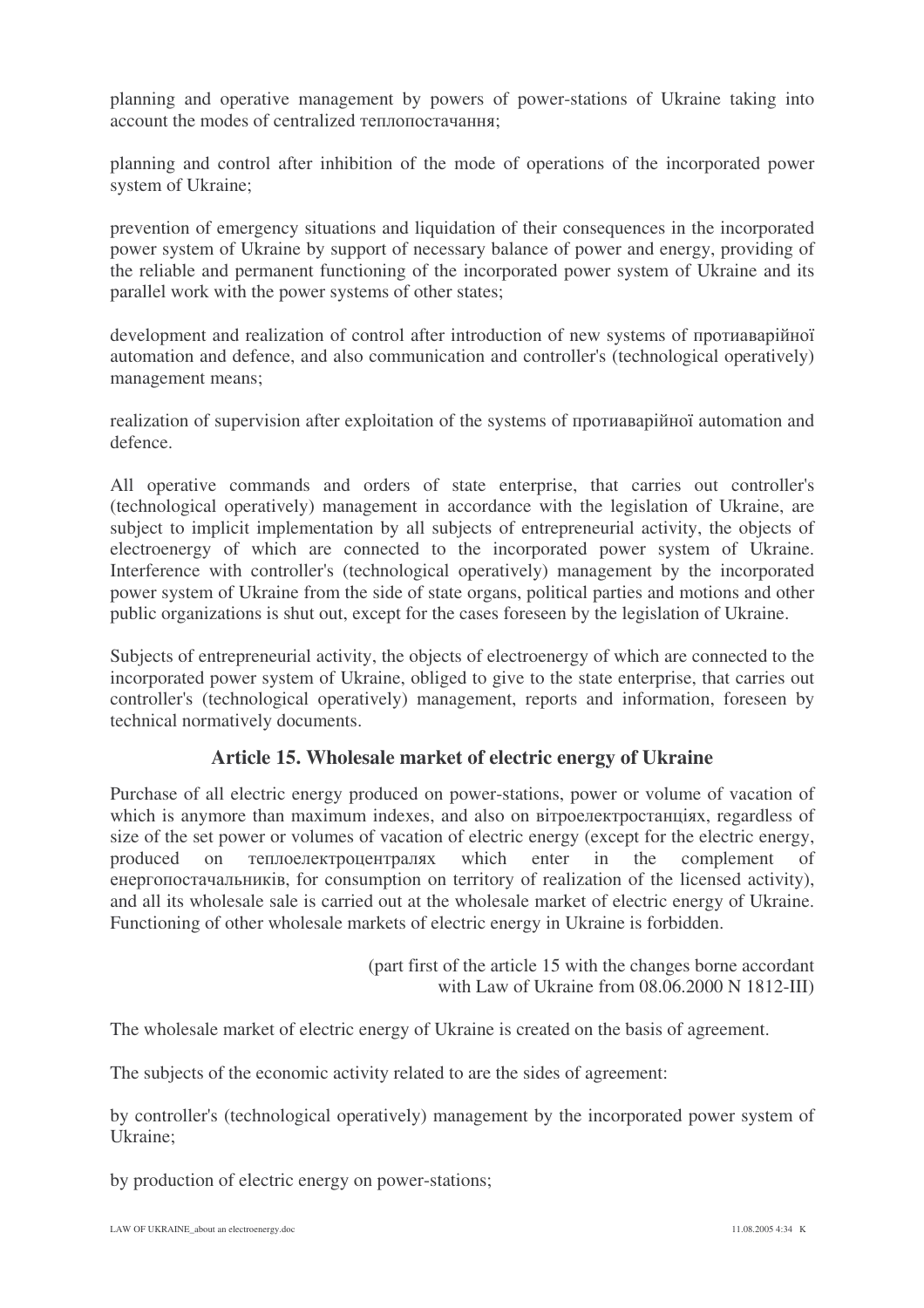by the transmission of electric energy by main and intergovernmental electric networks;

by the supply of electric energy by single-site (local) electric networks;

by the wholesale supply of electric energy.

#### (part third of the article 15 is complemented by an indention sixth pursuant to Law of Ukraine from 22.06.2000 N 1821-III)

A purpose and terms of activity, rights, duties and responsibility of sides is determined in an agreement. This agreement agrees with the central organs of executive power, that carry out the management in an electroenergy, by the National commission of adjusting of electroenergy of Ukraine, Antimonopoly committee of Ukraine.

The rules of wholesale market of electric energy of Ukraine are inalienable part of agreement and determine the mechanism of functioning of wholesale market of electric energy of Ukraine, order of distributing of loadings between generating sources, rules of forming of market price on electric energy.

The wholesale market of electric energy of Ukraine functions with inhibition of such requirements:

all subjects of entrepreneurial activity from production and supply of electric energy have an equal access in rights to the wholesale market of electric energy of Ukraine and services of electric networks after the receipt the proper license to a right for realization of these types of activity;

electric energy is for sale and is bought by Rules of wholesale market of electric energy of Ukraine;

prices on electric energy of generating companies and wholesale prices are determined by Rules of wholesale market of electric energy of Ukraine;

all participants of wholesale market of electric energy enter into contracts of purchase-sale of electric energy with the subject of entrepreneurial activity, which carries out the wholesale supply of electric energy in accordance with an agreement, which the wholesale market of electric energy is created on the basis of;

> (part sixth of the article 15 is complemented by an indention fifth pursuant to Law of Ukraine from 22.06.2000 N 1821-III)

payment of cost of electric energy and services bought in in this period by the wholesale supplier of electric energy is provided in every calculation period (months), in an even percent to every енергогенеруючій company (except for вітроелектростанцій) and enterprise which carries out the centralized controller's management by the incorporated power system of Ukraine and transmission of electric energy by main and intergovernmental electric networks. This payment is provided taking into account final payments in accordance with an agreement, which the wholesale market of electric energy is created on the basis of.

> (part sixth of the article 15 is complemented by an indention sixth pursuant to Law of Ukraine from 18.01.2005 N 2352-IV)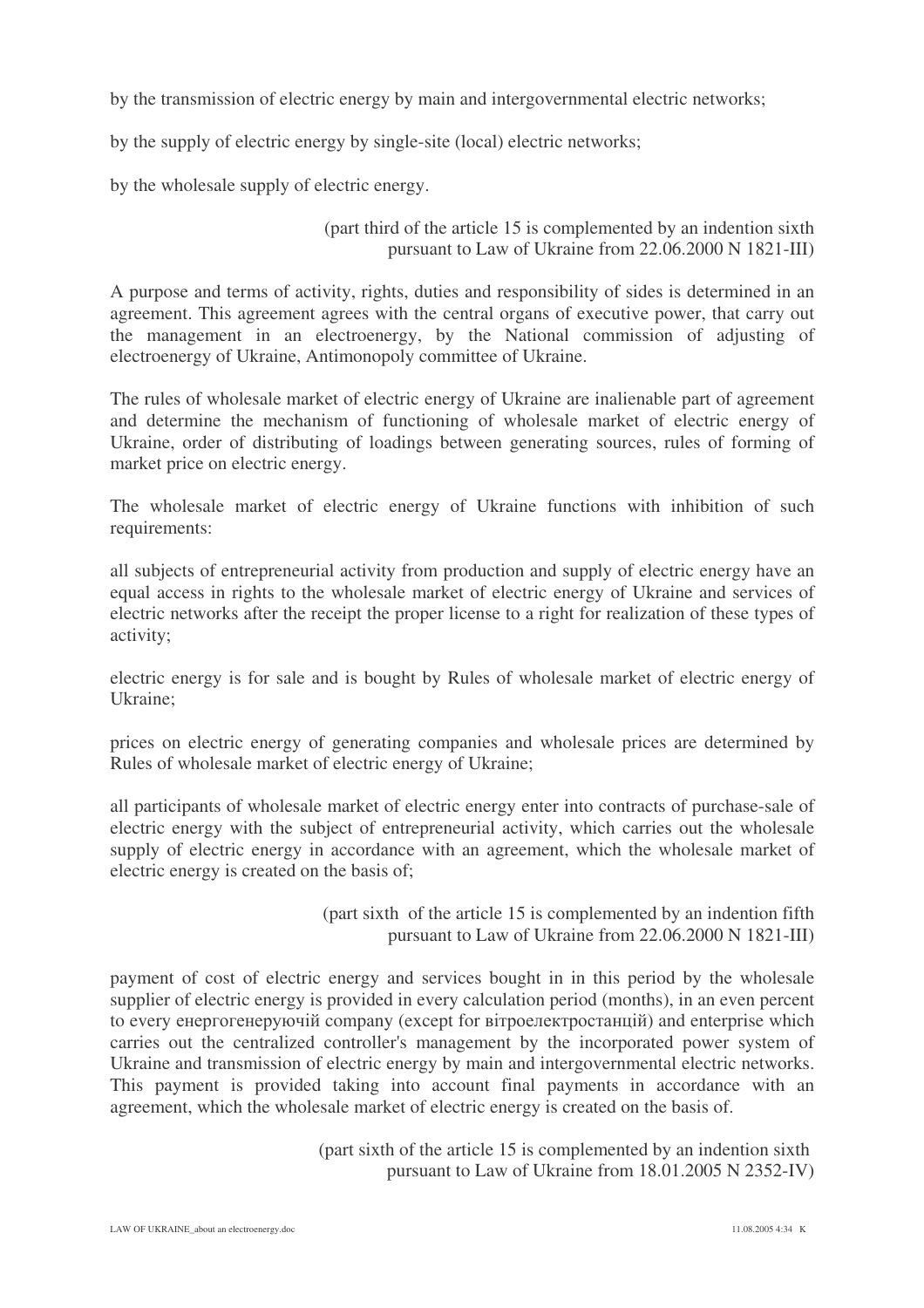#### **The article 15 is a 1 . Order of conducting of calculations at the wholesale market of electric energy**

For conducting of calculations for bought in at the wholesale market of electric energy of Ukraine and the used electric energy енергопостачальники which carry out entrepreneurial activity from the supply of electric energy on the fastened territory, their separated subsections and wholesale supplier of electric energy open in establishments of the empowered bank the current accounts with the dedicaded mode of the use. For conducting of calculations from debt liquidation for the used electric energy with the use of mechanisms of debt liquidation, certain by Law of Ukraine "About the measures, directed on providing of the permanent functioning of enterprises of fuel and energy complex", енергопостачальники which carry out entrepreneurial activity from the supply of electric energy on the fastened territory, and wholesale supplier of electric energy open in establishment of the empowered bank the current accounts with the dedicaded mode of the use for debt liquidation. The list of current accounts with the dedicaded mode of the use in the empowered bank for including of facilities for electric energy becomes firmly established and is to відома users by the National commission of adjusting of electroenergy of Ukraine.

> (part first of the article 15 <sup>1</sup> with the changes borne pursuant to Law of Ukraine from 23.06.2005 N 2711-IV)

Users, which buy electric energy from енергопостачальників which carry out entrepreneurial activity from the supply of electric energy on the fastened territory, the pay is brought in for the electric energy put to them exceptionally on the current account with the dedicaded mode of the use of енергопостачальника in the empowered bank. In the case of transfer funds by users for electric energy on other accounts recipients must turn these facilities on the statement of user or on own initiative in a three-day term from the moment of their receipt. In the case of failure to return to the user in this term of the facilities prepaid on other, not on the current accounts with the dedicaded mode of the use, these sums are subject to the exception in the State budget of Ukraine as approval for perfect offence is not set off as payment of electric energy. Including of facilities in the State budget of Ukraine does not free their recipient from returning of these facilities to the user of electric energy.

Facilities from the current accounts with the dedicaded mode of the use of енергопостачальників which carry out entrepreneurial activity from the supply of electric energy on the fastened territory are transferred pursuant to the algorithm of wholesale market of electric energy exceptionally on:

current account with the dedicaded mode of the use of wholesale supplier of electric energy;

current account of enterprise which carries out the transmission of electric energy by singlesite (local) electric networks;

current account of енергопостачальника;

current account with the dedicaded mode of the use for debt liquidation of wholesale supplier of electric energy.

> (part third of the article  $15<sup>1</sup>$  it is complemented by an indention fifth pursuant to Law of Ukraine from 23.06.2005 N 2711-IV)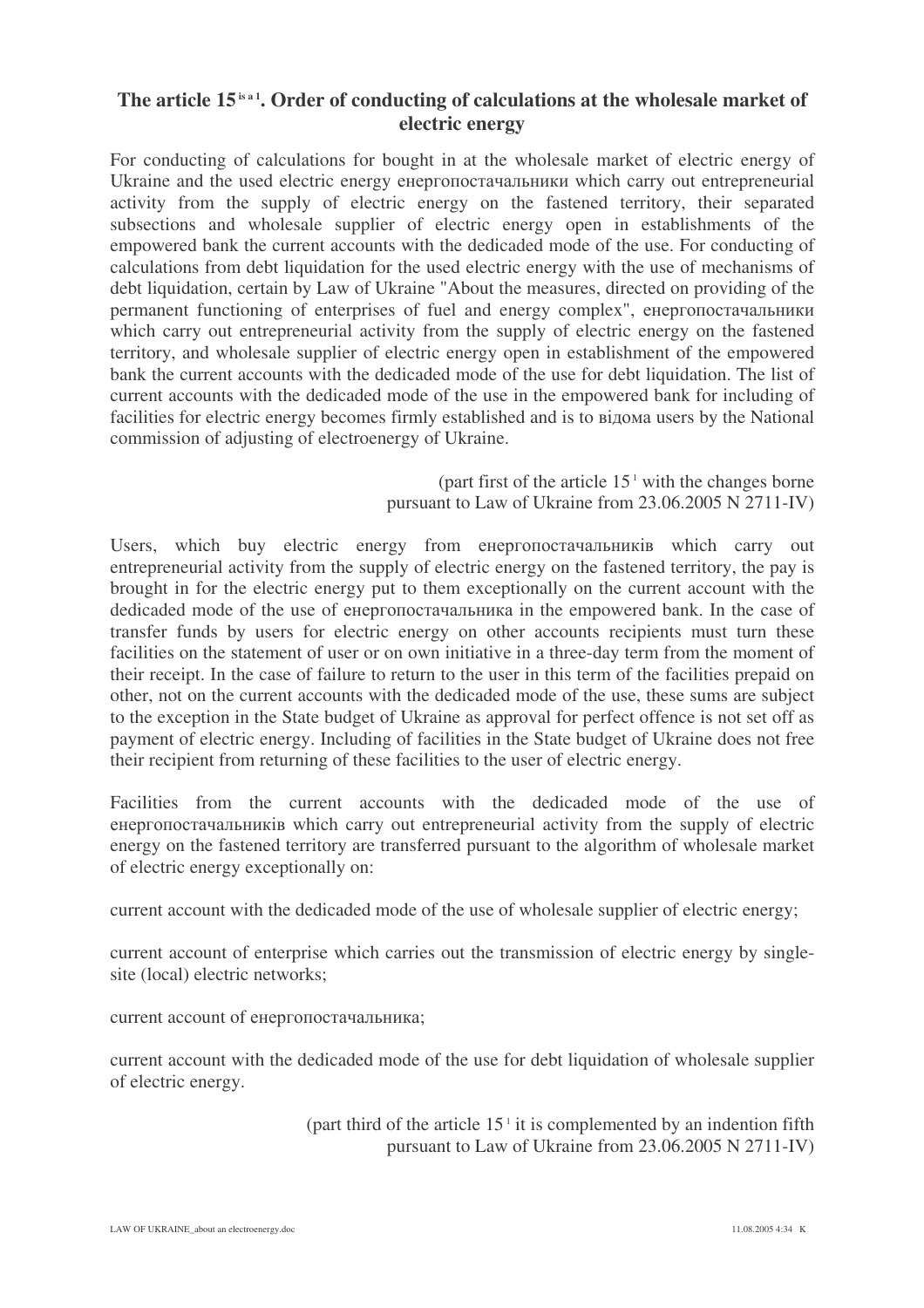Facilities for the electric energy bought in at the wholesale market of electric energy, by all енергопостачальниками is transferred exceptionally on the current account with the dedicaded mode of the use of wholesale supplier of electric energy.

From the current account with the dedicaded mode of the use of wholesale supplier of electric energy the noted facilities are sent exceptionally:

to the енергогенеруючим companies and other subjects of entrepreneurial activity, which carry out the sale of electric energy to the wholesale supplier of electric energy;

to the enterprise which carries out controller's management by the incorporated power system and transmission of electric energy by main electric networks;

on the current account of wholesale supplier of electric energy;

to other persons which have a right to the receipt of facilities from the investment constituent of wholesale tariff on electric energy, ratified by the National commission of adjusting of electroenergy of Ukraine, in that number on the common financing of development of untraditional electric energy sources.

Facilities, which act on the current accounts with the dedicaded mode of the use for debt liquidation of енергопостачальників which carry out entrepreneurial activity from the supply of electric energy on the fastened territory, and wholesale supplier of electric energy for conducting of calculations from debt liquidation for the used electric energy with the use of mechanisms of debt liquidation, certain by Law of Ukraine "About the measures directed on providing of the permanent functioning of enterprises of fuel and energy complex", is transferred pursuant to the separate algorithms of wholesale market of electric energy, set by the National commission of adjusting of electroenergy of Ukraine.

> (article 15 1 it is complemented by a new part sixth pursuant to Law of Ukraine from 23.06.2005 N 2711-IV, in this connection parts sixth are ninth to consider accordingly parts seventh - tenth)

Terms about payment of electric energy by facilities and about opening of current account with the dedicaded mode of the use of wholesale supplier of electric energy (енергопостачальника, that carries out entrepreneurial activity from the supply of electric energy on the fastened territory) are the obligatory conditions of the agreement of purchasesale of electric energy between the wholesale supplier of electric energy and енергопостачальником (agreement on the supply of electric energy between енергопостачальником, that carries out entrepreneurial activity from the supply of electric energy on the fastened territory, and user).

The wholesale supplier of electric energy is under an obligation to provide daily information of participants of wholesale market of electric energy and organs of executive power about the state of conducting of calculations at the wholesale market of electric energy.

On the current accounts with the dedicaded mode of the use there can not be appeal the penalty on the obligations of participants of wholesale market of electric energy.

Operations on the current accounts with the dedicaded mode of the use are not subject to the halt.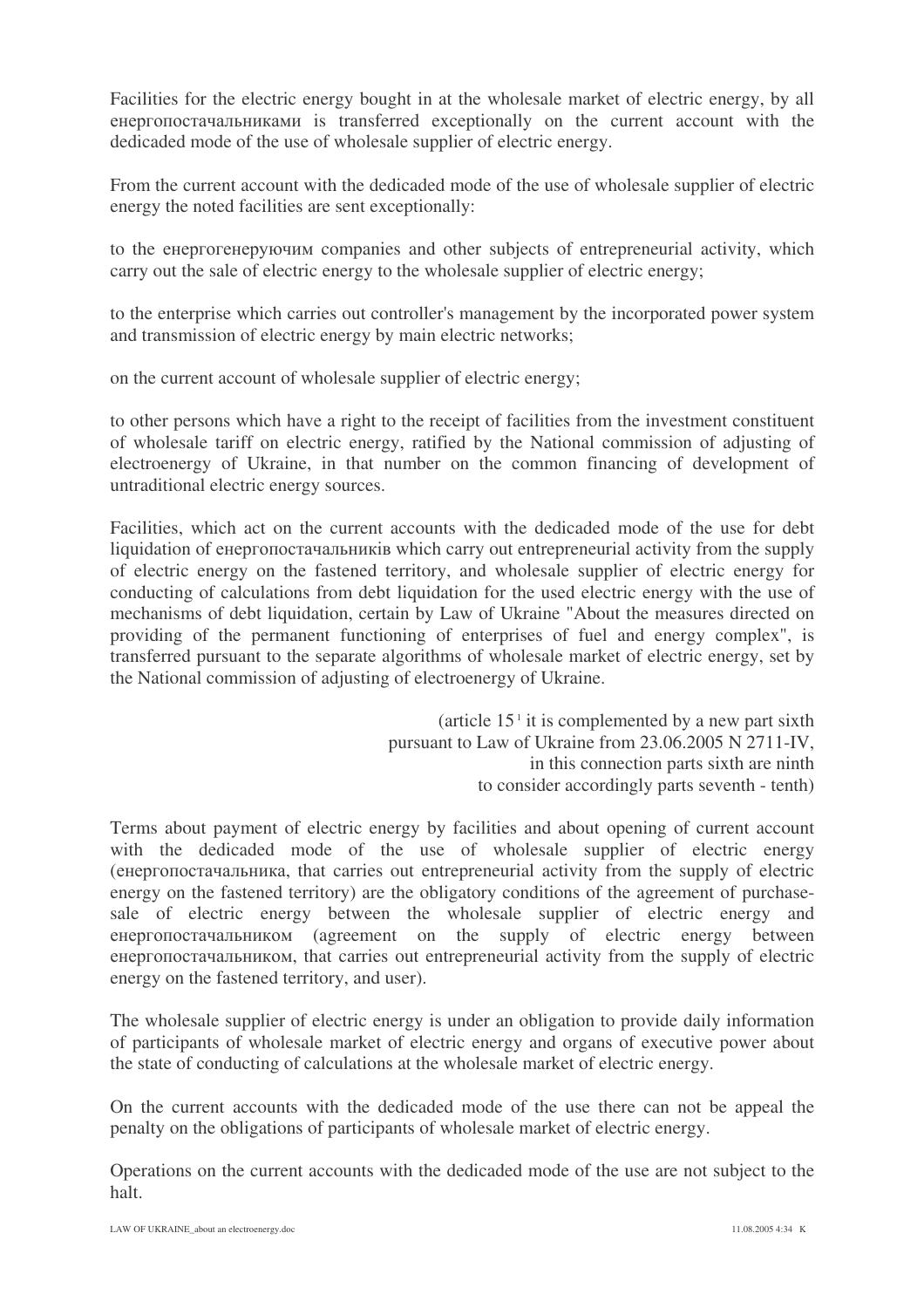(position of the article 15 1 it is acknowledged such, that answers Constitution of Ukraine (it is constitutional) in part of the set order of calculations at the wholesale market of electric power through the distributive accounts in the empowered bank in obedience to the decision Constitutional Court of Ukraine from 12.02.2002 N 3 p<sub>II</sub>/2002)

(action of the article  $15<sup>-1</sup>$  it is stopped on 2005 year in relation to determination of the empowered bank for maintenance of current accounts with the dedicaded mode of the use of participants of wholesale market of electric energy in part of conducting of calculations certain by the article 35 of Law of Ukraine from 23.12.2004 N 2285-IV, pursuant to Law of Ukraine from 23.12.2004 N 2285-IV)

(action of the article  $15<sup>-1</sup>$  it is stopped on 2005 year in relation to determination of the empowered bank for maintenance of current accounts with the dedicaded mode of the use of participants of wholesale market of electric energy in part of conducting of calculations certain by the article 39 of Law of Ukraine from 25.03.2005 N 2505-IV, pursuant to Law of Ukraine from 25.03.2005 N 2505-IV)

#### **Article 16. Antimonopoly limitations**

To the subjects of entrepreneurial activity, the relations of which are regulated by this Law, pursuant to Law of Ukraine "About defence of economic competition" is forbidden to carry out monopolistic activity in some form, except for the cases foreseen by the legislation of Ukraine.

> (part first of the article 16 with the changes borne pursuant to Law of Ukraine from 20.11.2003 N 1294-IV)

Subjects of entrepreneurial activity, which carry out production, transmission or supply of electric energy and acknowledged in accordance with established procedure such, that occupy monopolistic (dominant) position at the market of electric energy, can not halt the activity or diminish its volume with the purpose of creation of deficit of electric energy, if the necessity of such limitation is not set by the legislation of Ukraine.

> (part second of the article 16 with the changes borne pursuant to Law of Ukraine from 20.11.2003 N 1294-IV)

#### **Article 17. General principles of establishment of tariffs on energy**

Forming of wholesale tariffs on electric energy is carried out at the wholesale market of electric energy of Ukraine pursuant to an agreement. Wholesale tariffs can foresee charges on the common financing of development of untraditional electric energy sources. On financing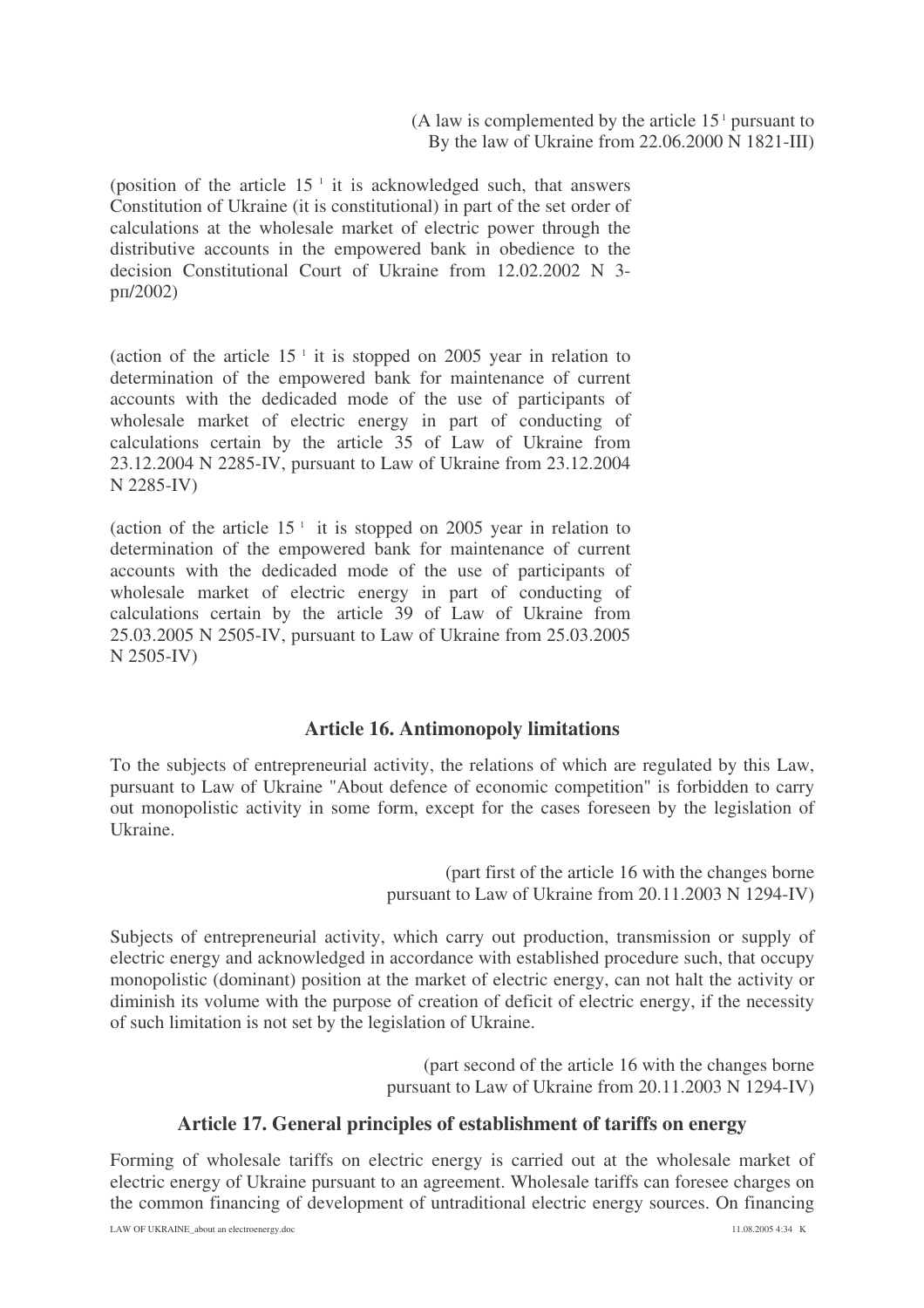of building of wind power-stations pursuant to the Complex program of building of wind power-stations the having a special purpose raise in a size is set a 0,75 percent to the operating tariff on electric energy, that is for sale the producers of electric energy at the wholesale market of electric energy of Ukraine, except for electric power produced by skilled когенераційними options.

> (part first of the article 17 with the changes borne accordant with Laws of Ukraine from 08.06.2000 N 1812-III, from 05.04.2005 N 2509-IV)

The suggested retail price on electric energy is formed by енергопостачальниками pursuant to terms and rules of course of business from the supply of electric energy.

Tariffs on the transmission and supply of electric energy by the local (local) electric systems are regulated by the National commission of adjusting of electroenergy of Ukraine.

Amends of енергопостачальників from the grant of privileges from payment for the used electric energy to the separate categories of domestic users is made due to sources, certain by legislative acts which foresee the proper privileges.

Forming of prices on the electric energy produced on теплоелектроцентралях and other options with the combined production of electric and thermal energy is carried out taking into account tariffs on thermal energy. Adjusting of tariffs on the electric energy produced on wind power-stations is carried out by the National commission of adjusting of electroenergy of Ukraine.

> (part fifth of the article 17 with the changes borne accordant with Laws of Ukraine from 08.06.2000 N 1812-III, from 02.06.2005 N 2633-IV)

Adjusting of tariffs on the thermal energy, produced on теплоелектроцентралях, other options with the combined production of electric and thermal energy, is carried out by the National commission of adjusting of electroenergy of Ukraine.

> (part sixth of the article 17 in the release Law of Ukraine from 02.06.2005 N 2633-IV)

Enterprises, which supply with electric energy by networks which are not their own, must buy electric energy at the wholesale market of electric energy of Ukraine and bring in the pay for the use by single-site (local) electric networks. Supply of electric energy to the users by the noted enterprises is carried out on tariffs which are stipulated in agreements on the supply of electric energy.

#### **Article 18. Planning, building and reconstruction of objects of electroenergy**

Planning and building (new building, expansion, reconstruction and technical retooling) of objects of electroenergy is carried out on the basis of legislation about building. The equipment of objects of electroenergy is carried out on tender bases.

> (part first of the article 18 with the changes borne pursuant to By the law of Ukraine from 15.05.2003 N 741-IV)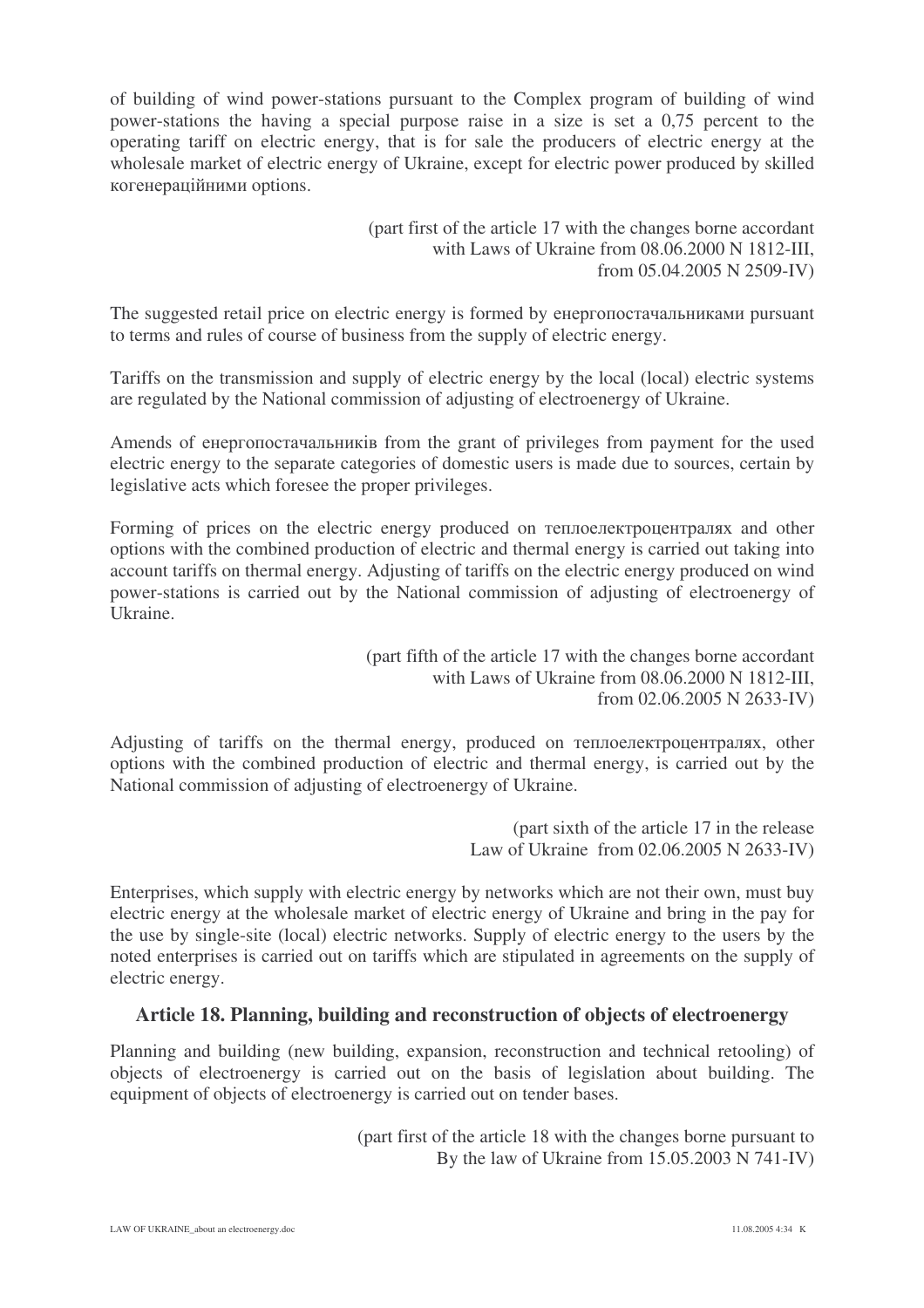Financing of capital building, reconstructions and maintenances of the objects intended for the general necessities of enterprises of electroenergy and enterprises of other industries, is carried out due to customers (proprietors) and users of these objects.

In the case of building or reconstruction of buildings, roads, bridges, other objects of work, related to organization and transference of air and underground electric networks, thermal networks and other objects of electroenergy, is executed by the customers of building and reconstruction in accordance with the ratified project-estimate document and requirements of the proper norms and under the control the proprietors of buildings or networks of electroenergy.

#### **Article 19. Guard of objects of electroenergy**

Especially important objects of electroenergy, the list of which is determined by the central organs of executive power, that carry out the management in an electroenergy, and becomes firmly established Cabinet of Ministers of Ukraine, is guarded by the department militarized guard in co-operation with the specialized subsections of other departments.

The guard of other objects of electroenergy is carried out pursuant to the legislation of Ukraine.

On the objects of electroenergy the special mode of admittance is set.

The personnel of the department militarized guard of objects of electroenergy is provided by a shooting-iron and special facilities of self-defence. Application of shooting-iron, and also special facilities of self-defence is regulated by the legislation of Ukraine.

The personnel of the department militarized guard is provided by a service dress due to the enterprises of electroenergy.

In the protective areas of electric networks, and also other especially important objects of electroenergy operate the limitations foreseen by the legislation of Ukraine in relation to the use of earths.

Nuclear power plants are guarded in accordance with Law of Ukraine "About the use of nuclear energy and radiation safety" and Law of Ukraine "About physical defence of nuclear installations, nuclear materials, radio-active wastes, other sources of ionizing radiation".

> (part seventh of the article 19 with the changes borne pursuant to Law of Ukraine from 15.05.2003 N 747-IV)

## **Article 19 of a 1 . Setting of the special mode of guard on territory of the restricted**  $\boldsymbol{\alpha}$  and controlled area of гідроелектротехнічних buildings

On territory of the restricted area and controlled area of гідроелектротехнічних buildings the special mode of guard is set.

Access of extraneous persons and all types of transport on this territory is possible only in the order set by the proprietor of гідроелектротехнічних buildings or organ empowered by him.

Implementation by the extraneous persons of works on territory of the restricted area of гідроелектротехнічних buildings is carried out to all right set by Cabinet of Ministers of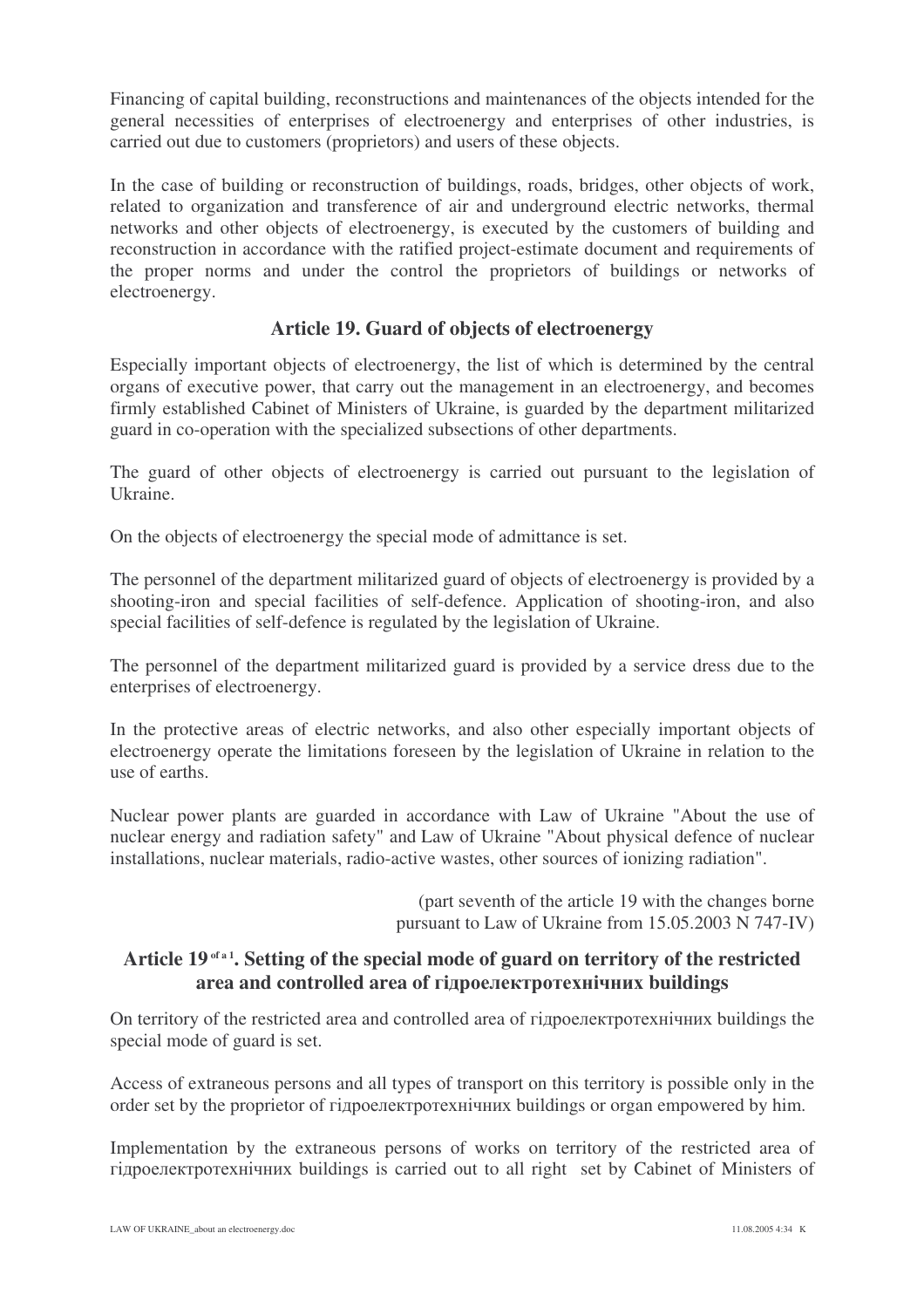Ukraine, and on territory of the controlled area of гідроелектротехнічних buildings - in the order set by the proprietor of гідроелектротехнічних buildings or organ empowered by him.

Territory of the restricted area and controlled area of гідроелектротехнічних buildings is guarded by the department militarized guard. On territory of the restricted area of гідроелектротехнічних buildings operates the special (внутрішньооб'єктний and перепускний) mode.

The features of the mode of territory of the restricted area and controlled area of гідроелектротехнічних buildings are determined by Cabinet of Ministers of Ukraine.

> (A law is complemented by the article 19 <sup>1</sup> pursuant to By the law of Ukraine from 25.11.2003 N 1330-IV)

#### **Article 20. Guard of natural environment**

The enterprises of electroenergy must restrain the requirements of legislation about the guard of natural environment, to carry responsibility for his violation and carry out the technical and organizational measures directed on diminishment of the harmful influencing of objects of electroenergy on a natural environment.

In the case of violation of legislation about the guard of natural environment of decision about limitation, temporal prohibition (stop) or stopping of activity of the electric stations, main and intergovernmental electric networks is accepted by Cabinet of Ministers of Ukraine.

Decision about limitation, temporal prohibition (stop) or stopping of activity of other objects of electroenergy adopt the local organs of executive power and organs of local selfgovernment and the organs of executive power in industry of guard of natural environment within the limits of their jurisdiction foreseen by the legislation of Ukraine are specially empowered on it.

For providing of safety of population, that lives in the district of location of objects of electroenergy, санітарно-захисні areas are set, sizes and order of the use of which are determined in legal normatively acts and projects of these objects ratified in the set order.

All types of economic activity in санітарно-захисних areas, settled by the mode of their use, can be carried out only on the concordance with the proprietor of object of electroenergy or organ empowered by him.

With the purpose of prevention of origin of extraordinary situations of техногенного and natural character through stopping of електропостачання to the users for them the ecological armour of електропостачання is set.

> (the article 20 is complemented by part sixth pursuant to By the law of Ukraine from 19.06.2003 N 982-IV)

Financing of ecological armour of електропостачання at non-payment or incomplete payment for used electric power by users which have such armour, is carried out from state or local budgets. Cabinet of Ministers of Ukraine asserts the order of drafting of list of users and their equipment, which the ecological armour of електропостачання is to be set for.

> (the article 20 is complemented by part seventh pursuant to By the law of Ukraine from 19.06.2003 N 982-IV)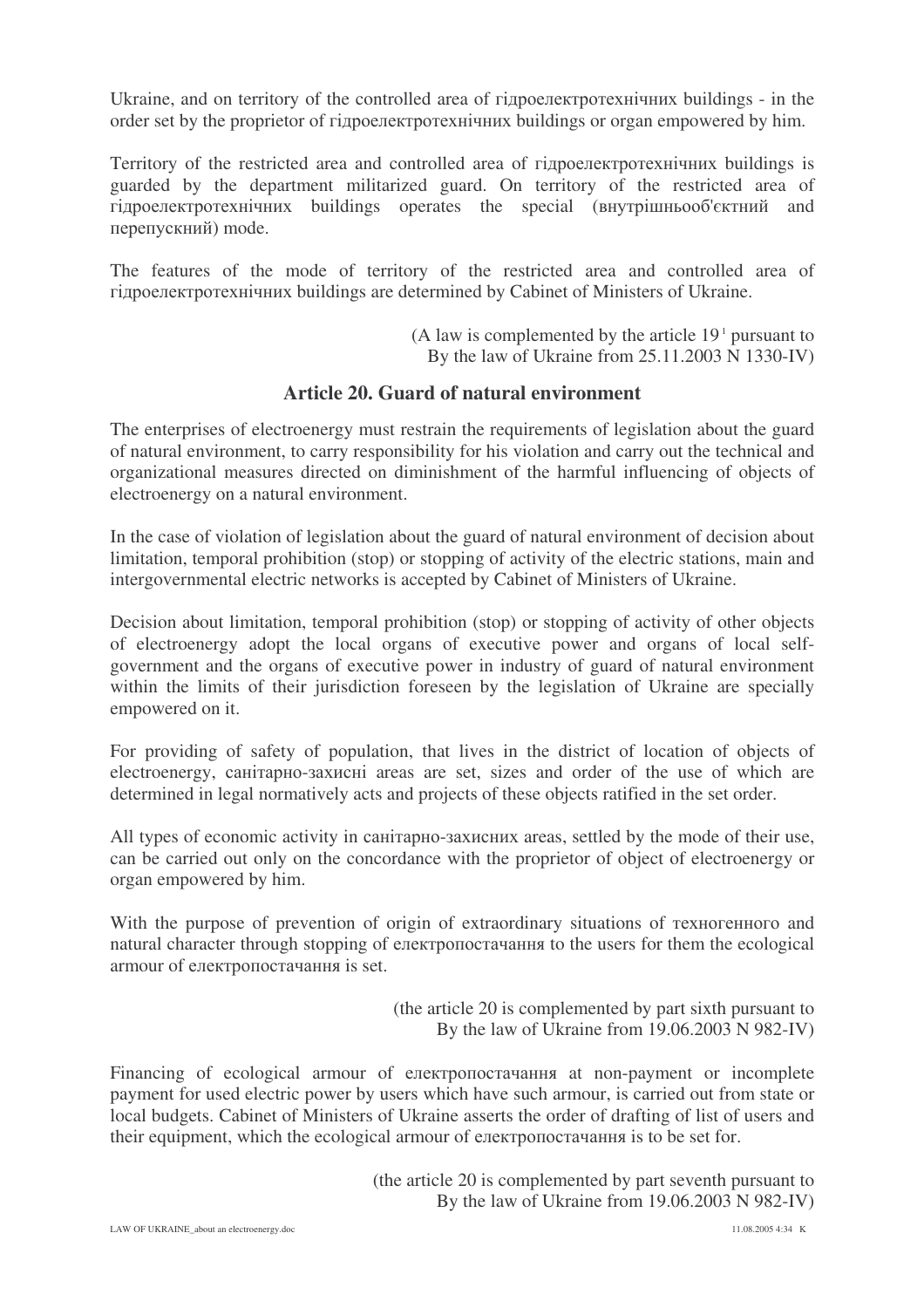#### **Article 21. Features of terms of labour in an electroenergy**

Enterprises, establishments and organizations of electroenergy, are under an obligation to provide completing of workplaces by highly skilled shots, constantly to promote their qualification, guarantee reliable social defence.

Workers which provide production processes in an electroenergy, obliged to pass the special preparation and verification of knowledges (attestation) pursuant to the legislation, including the legal normatively acts of Ministry of energy of Ukraine, other ministries and departments.

The list of such specialities and positions becomes firmly established Ministry of energy of Ukraine and agrees with the Statutory broker of Ukraine on the supervision after a labour protection.

Admittance to work of workers of electroenergy, which did not pass the proper preparation, is forbidden.

Charges on preparation and retraining of shots, maintenances of the specialized educationaltraining and co-ordinating of particular a branch centers belong on the gross charges of production and appeal.

Verification of knowledges (attestation) of personnel is carried out due to facilities of proprietors of objects of electroenergy.

To the workers of basic professions, busy on the enterprises of electroenergy, the raise to the tariff rate or post salary for continuous experience of work in an electroenergy in accordance with an order can be set, that becomes firmly established Cabinet of Ministers of Ukraine, with taking of charges on the gross charges of production and appeal. Personnel of power plants, which is in the affected zone of radiation, thermal and electromagnetic radiation, and also other harmful and dangerous factors, is subject to the special medical inspection and obligatory insurance due to facilities of enterprises.

Creation of workplaces for employment of invalids is carried out by the enterprises of electroenergy in a size four percents from the quantity of workers busy in uncommercial production.

#### **Article 22. Strikes on the enterprises of electroenergy**

The strikes on the enterprises of electroenergy are forbidden in the cases when they can result in violation of constancy of the incorporated grid of Ukraine or теплопостачання in a fallwinter period.

#### **Article 23. Providing of energy supply in the conditions of the extraordinary state and special period**

In the case of introduction of the extraordinary state in accordance with Law of Ukraine "About the extraordinary state" of enterprise, establishment and organization of electroenergy, located in localities, where the extraordinary state is entered, obliged to execute the orders of organs, which carry out the measures of the extraordinary state on the proper territory in relation to the energy supply of users, regardless of terms of concluded treaties.

In the case of introduction of the special period the subjects of electroenergy operate pursuant to Law of Ukraine "About mobilization preparation and mobilization", by Statute about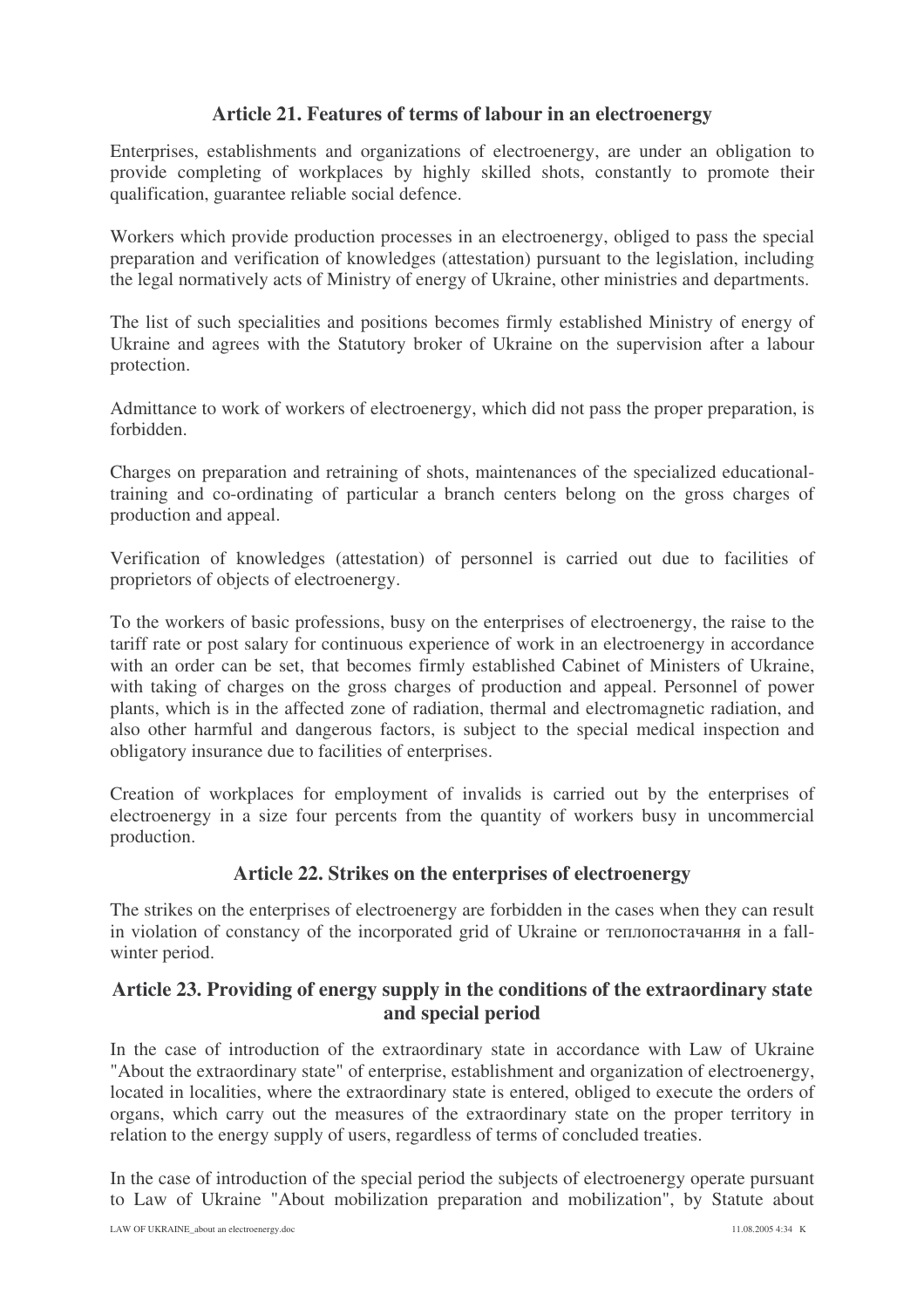mobilization preparation of national economy of Ukraine and legal normatively acts of central organs of executive power, which carry out the management in an electroenergy, that regulate functioning of electroenergy in the conditions of the special period.

## **Article 24. Rights, duties and responsibility of** 
-

(name of the article 24 in the release of Law Ukraine from 19.06.2003 N 982-IV)

Енергопостачальники co-ordinates with the proper user the size of ecological armour of електропостачання, which is to be ratified by the State inspection from the power supervision after the modes of consumption of electric and thermal energy. In the case of no achievement of consent between an user and енергопостачальником in relation to the size of ecological armour of електропостачання final decision is made the State inspection from the power supervision after the modes of consumption of electric and thermal energy.

> (the article 24 is complemented by a new part first pursuant to Law of Ukraine from 19.06.2003 N 982-IV)

Енергопостачальники has a right on condition of incomplete payment by the user of the used electric energy to limit his electro-consumption to the level of ecological armour of електропостачання or in default of such fully to halt електропостачання to the user.

> (the article 24 is complemented by a new part second pursuant to Law of Ukraine from 19.06.2003 N 982-IV)

Order of limitation of electro-consumption of users to the level of ecological armour of електропостачання or complete freezing to them електропостачання is set by Cabinet of Ministers of Ukraine.

> (the article 24 is complemented by a new part third pursuant to Law of Ukraine from 19.06.2003 N 982-IV)

Енергопостачальники has a right to compensation of part of cost of electric energy unpaid by an user, that is supplied to him at the level of ecological armour of електропостачання, due to facilities of state or local budgets.

> (the article 24 is complemented by a new part fourth pursuant to Law of Ukraine from 19.06.2003 N 982-IV, in this connection to count parts first are seventh accordingly by parts fifth - eleventh)

Енергопостачальники are under an obligation to provide the reliable supply of electric energy pursuant to the terms of licenses and agreements.

Енергопостачальники which carry out the supply of electric energy on the fastened territory has no authority to say no to the user which is located on this territory, in the conclusion of treaty on the supply of electric energy.

> (part sixth of the article 24 in the release Law of Ukraine from 22.06.2000 N 1821-III)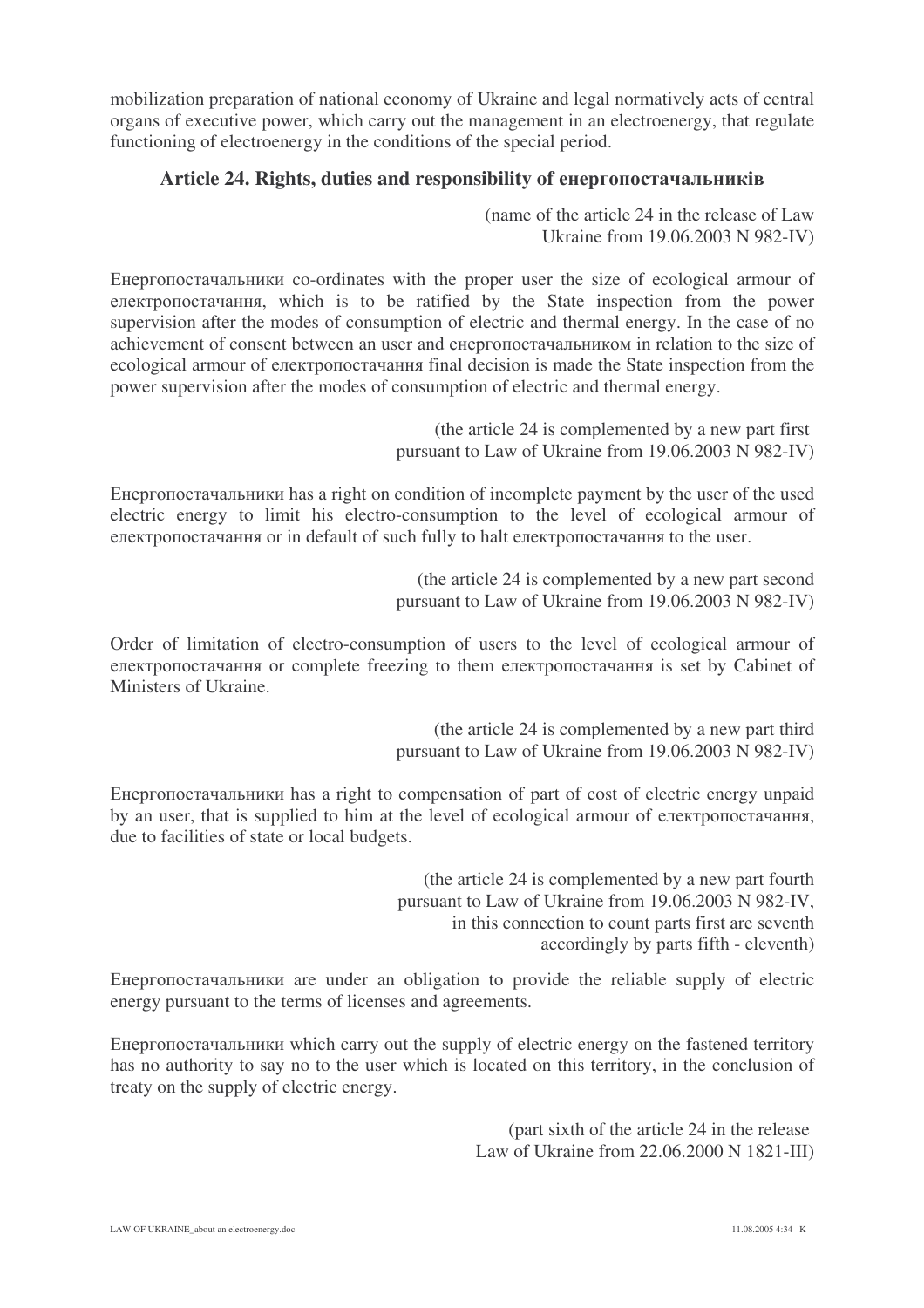Енергопостачальники which carry out activity from the transmission of electric energy with the use of own networks, obliged to provide equal access in rights to these networks of all subjects of entrepreneurial activity, that got in accordance with established procedure a license to realization of the proper type of activity and concluded a treaty on the transmission of electric energy.

Енергопостачальники which carry out the supply of electric energy on the fastened territory carries responsibility for violation of terms and rules of realization of the licensed activity taking into account the improper conducting of calculations with the wholesale supplier of electric energy, and also with the subject of entrepreneurial activity, that carries out the transmission of electric energy proper to енергопостачальнику, in the case when electric energy is supplied networks which are not his own.

> (part eighth of the article 24 in the release Law of Ukraine from 22.06.2000 N 1821-III)

Енергопостачальники, which теплоелектроцентралі enters in the complement of, carries out the supply of energy above all things on territory of realization of the licensed activity.

Енергопостачальники carries responsibility before the users of electric energy in size of double cost of недовідпущеної electric energy in the case of breaking of електропостачання through fault of енергопостачальника (pursuant to the conditions of the agreement on the use by electric energy).

> (part tenth of the article 24 with the changes borne pursuant to Law of Ukraine from 23.06.2005 N 2706-IV)

In the case of vacation of electric energy, the parameters of quality of which are out of scopes of the indexes marked in an agreement on the use by electric energy, енергопостачальник carries responsibility in size of twenty five percents of such electricity charges.

Енергопостачальник does not carry responsibility for the property harm, caused to the user or third persons as a result of stopping or limitation of електропостачання carried out in the set order.

> (the article 24 is complemented by a new part twelfth pursuant to Law of Ukraine from 19.06.2003 N 982-IV, in this connection to consider part eighth part thirteenth)

In the case of violation by енергопостачальником which carries out the supply of electric energy on the fastened territory, terms and rules of realization of the licensed activity from the supply of electric energy and other duties foreseen by this Law, taking into account the obligation in relation to providing of defence of rights for the users of electric energy and conducting of calculations for the electric energy bought in by енергопостачальником, and also with the subject of entrepreneurial activity, which carries out the transmission of electric energy proper to енергопостачальнику, the National commission of adjusting of electroenergy of Ukraine applies such approvals to such енергопостачальника:

warning;

fine;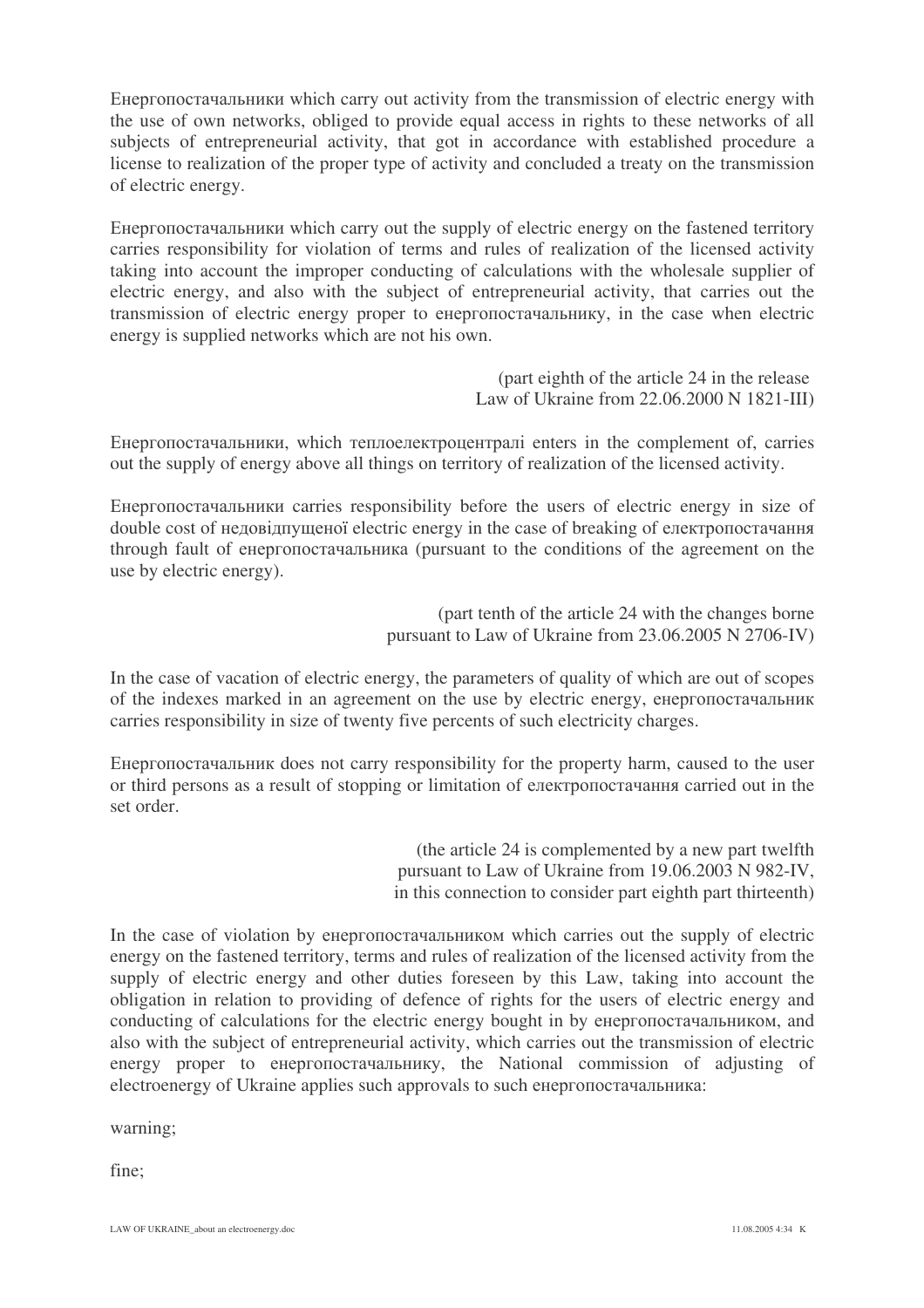setting of the temporal managing (administrations);

stop of action of license to the course of business from the supply of electric energy on the proper territory;

cancellation of license to the course of business from the supply of electric energy on the proper territory.

> (the article 24 is complemented by part thirteenth accordant with Law of Ukraine from 22.06.2000 N 1821-III)

#### **Article 25. Rights for the users of electric energy**

The users of electric energy have a right on:

connecting to the electric network in the case of implementation of rules of the use by electric energy;

choice of supplier of electric energy;

receipt of information on quality of electric energy, prices, order of payment, terms and modes of its consumption;

receipt of electric energy, high-quality descriptions of which are certain by state standards;

reimbursement of the losses caused as a result of violation of his rights, pursuant to the legislation.

Defence of rights for the users of electric energy, and also mechanism of realization of defence of these rights, is regulated by this Law, laws of Ukraine "About defence of rights for users", "About defence of economic competition", "About енергозбереження", by other legal normatively acts.

> (part second of the article 25 with the changes borne pursuant to Law of Ukraine from 20.11.2003 N 1294-IV)

#### **Article 26. Duties and responsibility of users of energy**

Consumption of energy is possible only on the basis of agreement with енергопостачальником.

The user of energy is under an obligation to restrain temper requirements of technical normatively documents and agreement about the supply of energy.

Safe exploitation of power plants of user and their proper technical state is provided by an user.

The user of energy carries responsibility for violation of conditions of the agreement with енергопостачальником and rules of the use by electric and thermal energy and implementation of orders of state inspections from the power supervision after the modes of consumption of electric and thermal energy pursuant to the legislation of Ukraine. The rules of the use by electric and thermal energy for the population become firmly established Cabinet of Ministers of Ukraine.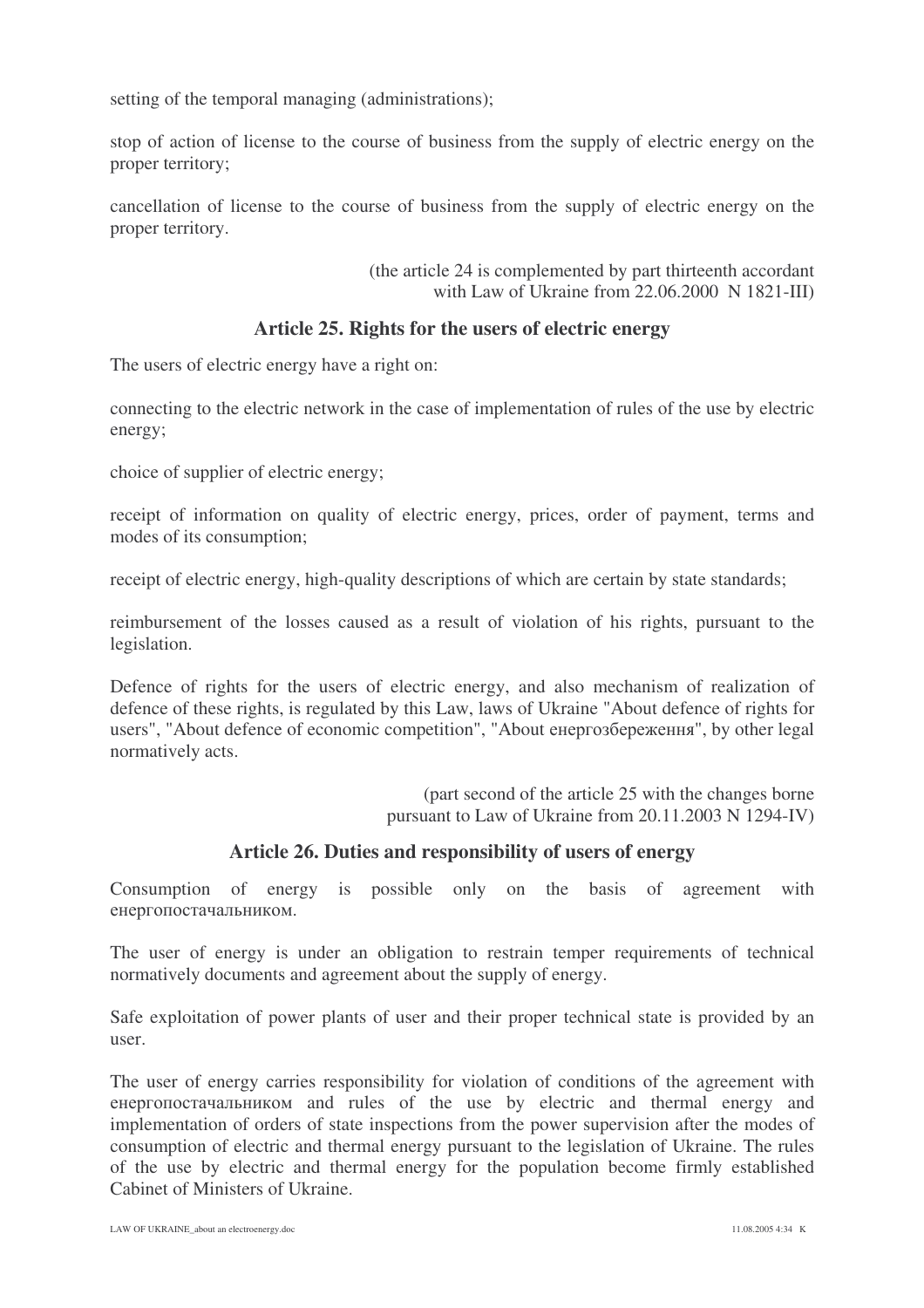Users (except for the population, професійно-технічних educational establishments and more higher educational establishments And - the IV levels of accreditation of state and communal patterns of ownership) in the case of consumption of electric energy over a contractual size for calculation period pay the double cost of difference of the actually used and contractual size to енергопостачальникам.

> (part fifth of the article 26 with the changes borne pursuant to Laws of Ukraine from 11.09.2003 N 1158-IV, from 14.12.2004 N 2229-IV, from 23.06.2005 N 2706-IV)

In the case of exceeding of contractual size of power users (except for the population, професійно-техніч establishments and more higher educational establishments And - the IV levels of accreditation of state and communal patterns of ownership) pay to енергопостачальникам the double cost of difference between most size of power, that is fixed during a calculation period, and contractual size of power.

> (part sixth of the article 26 with the changes borne pursuant to Laws of Ukraine from 11.09.2003 N 1158-IV, from 14.12.2004 N 2229-IV, from 23.06.2005 N 2706-IV)

User which electric energy is supplied to енергопостачальником, that carries out entrepreneurial activity from the supply of electric energy on the fastened territory, obliged to pay its cost by exceptionally facilities by their enumeration on the current account with the dedicaded mode of the use of енергопостачальника. In the case of conducting by the user of calculations in other forms and/or payment of facilities on other accounts such facilities are not taken into account as payment of the used electric energy.

> (the article 26 is complemented by part seventh accordant with Law of Ukraine from 22.06.2000 N 1821-III)

On condition of incomplete payment for the used electric energy an user is under an obligation to limit own electro-consumption to the level of ecological armour or fully to halt him in the case of absence of such.

> (the article 26 is complemented by part eighth accordant with Law of Ukraine from 19.06.2003 N 982-IV)

An user provides unimpeded access of responsible representatives of енергопостачальника, enterprise, that carries out the transmission of electric energy, to own electric options for the control after the level of consumption of electric energy, and also for implementation disconnections and limitations of consumption in accordance with the set order. In the case of obstacle in access of the noted representatives to electric options of user the public servants of such user carry responsibility in accordance with a law.

> (the article 26 is complemented by part ninth accordant with Law of Ukraine from 19.06.2003 N 982-IV)

## **Article 27. Responsibility for violation of legislation about an electroenergy**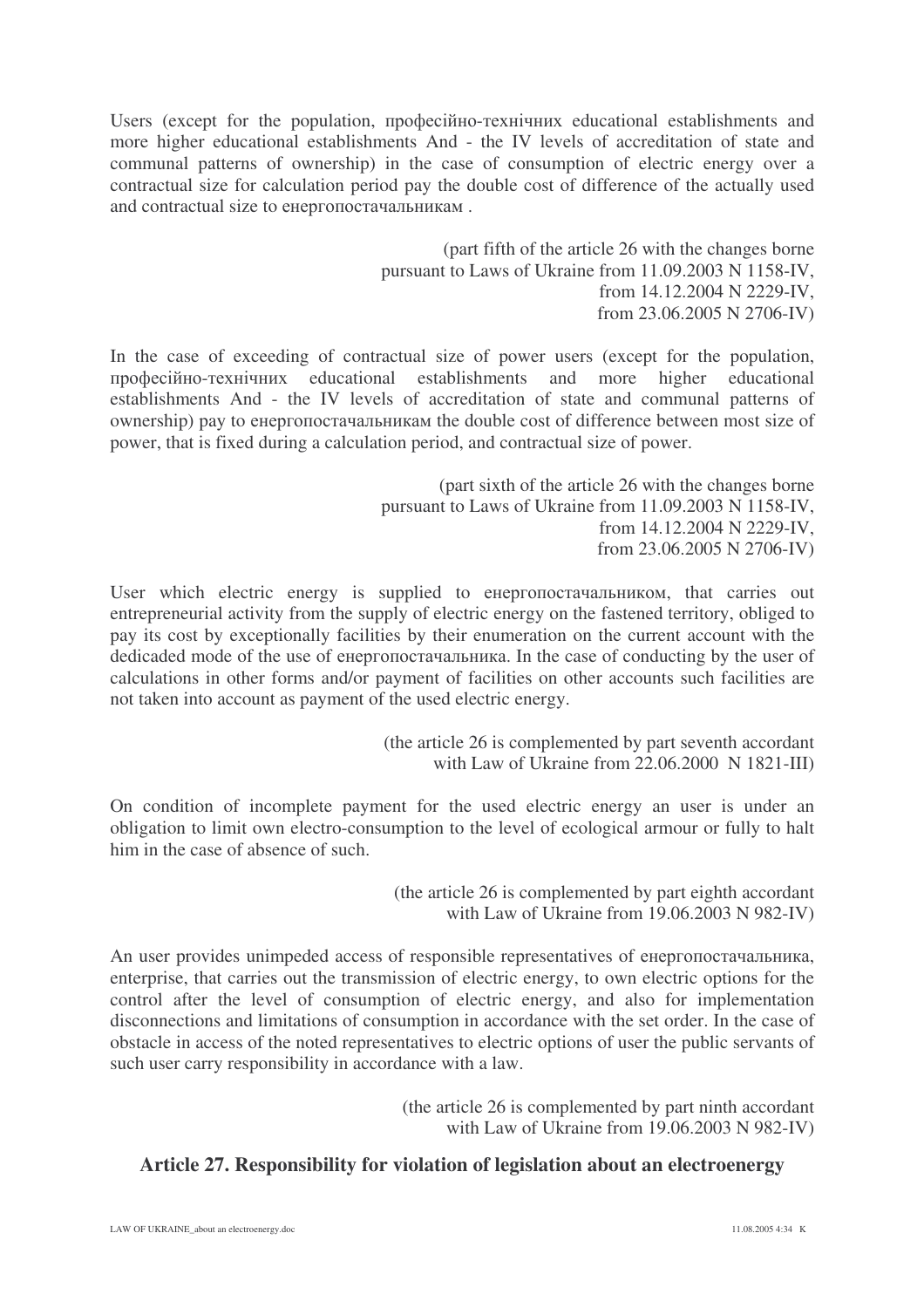Offence in an electroenergy results in set by the legislation of Ukraine civil, administrative and criminal responsibility.

Offences are in an electroenergy:

theft of electric and thermal energy, wilful connecting to the objects electroenergy and consumptions of energy without the devices of account;

> (indention second of part second of the article 27 with the changes borne pursuant to Laws of Ukraine from 31.05.2005 N 2598-IV, from 23.06.2005 N 2706-IV)

damage of devices of account;

розкомплектування and damage of objects of electroenergy, theft of property of these objects;

creation of obstacles in realization of state power supervision and in execution the works related to maintenance of objects of electroenergy;

> (indention fifth of part second of the article 27 in the release Law of Ukraine from 23.06.2005 N 2706-IV)

violation of rules of guard of electric networks;

violation of rules of the use by energy;

violent actions which hinder to the operative personnel and public servants of objects of electroenergy to discharge the official duties;

unproviding by energy of users which shut out violations of the duties before енергопостачальниками.

> (indention ninth of part second of the article 27 with the changes borne pursuant to Law of Ukraine from 23.06.2005 N 2706-IV)

The subjects of economic activity carry responsibility for offence in an electroenergy:

for no serve of information or presentation of the завідомо unreliable information, foreseen in licenses to production, transmission or supply of electric energy and in legal normatively acts which regulate the question of functioning of the incorporated power system of Ukraine and consumption of energy, is fine in the size of to one thousand untaxed minimums of profits of citizens;

for deviation from implementation or ill-timed implementation of decisions or orders of the National commission of adjusting of electroenergy of Ukraine, State inspection from exploitation of the electric stations and networks, State inspection from the power supervision after the modes of consumption of electric and thermal energy and violation of terms of licenses is fine in the size of to five thousand untaxed minimums of profits of citizens.

National commission of adjusting of electroenergy of Ukraine, state inspectors from exploitation of the electric stations and networks, state inspectors from the power supervision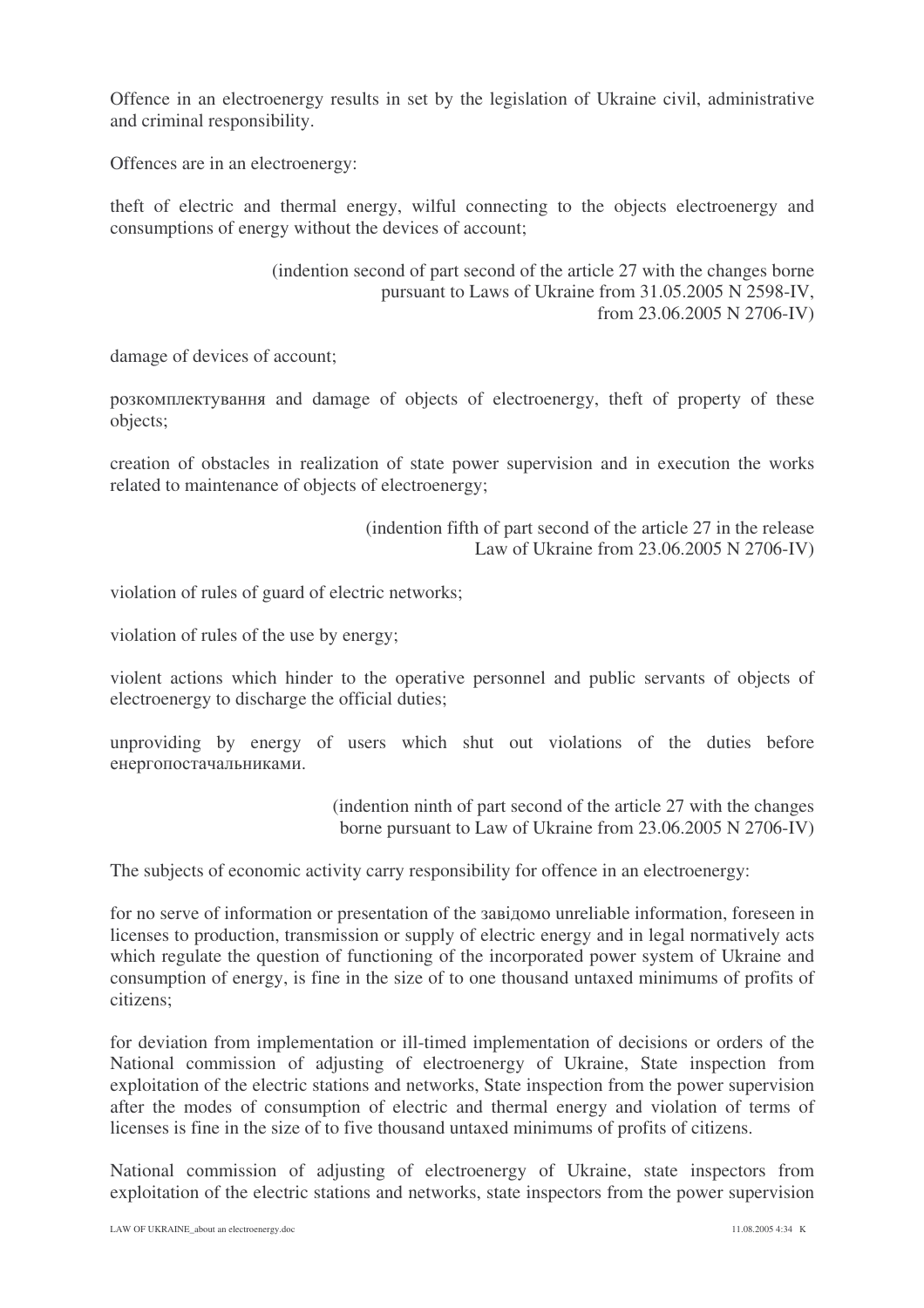after the modes of consumption of electric and thermal energy on the basis of act of verification, designed in accordance with established procedure, at presence of the violations foreseen by this article, give out within the limits of the jurisdiction to the subjects of economic activity of decision about imposition of fines after the set form.

The appeal of actions in relation to накладення of fines is carried out in a judicial order.

Sums of стягнених fines are set off in the State budget of Ukraine.

Approvals foreseen by part eighth of the article 24, by parts third, fourth and fifth the articles 26 and part third of this article, is used to all right set by Cabinet of Ministers of Ukraine.

> (part seventh of the article 27 in the release Law of Ukraine from 22.06.2000 N 1821-III)

Citizens and official persons carry administrative responsibility for deviation from implementation or ill-timed implementation of orders of the State inspection from the power supervision after the modes of consumption of electric and thermal energy as a fine in the size of to five untaxed minimums of profits of citizens in the order set by a law.

> (part eighth of the article 27 with the changes borne pursuant to Law of Ukraine from 23.06.2005 N 2706-IV)

The legislation of Ukraine can set responsibility and for other types of offences in an electroenergy.

The use of objects of electroenergy with a purpose, that conflicts with interests of safety of man and state, violates a public peace, is forbidden. In the case of violation of these terms of enterprise, establishments and organizations of electroenergy have a right in accordance with established procedure to stop the use by services of objects of electroenergy.

The method of calculation of size of the harm inflicted to енергопостачальнику as a result of theft of electric power is set by Cabinet of Ministers of Ukraine.

> (the article 27 is complemented by part eleventh pursuant to Law of Ukraine from 31.05.2005 N 2598-IV)

## **Section V INTERNATIONAL COOPERATION**

#### **Article 28. International cooperation**

The subjects of electroenergy take part in international scientific and technical, external economic and other forms of international cooperation in accordance with the government programs, international agreements of Ukraine and legislation of Ukraine.

#### **Article 29. International agreements**

If by an international agreement, the participant of which there is Ukraine, other rules are set, than those that is foreseen by the legislation of Ukraine about an electroenergy, the rules of international agreement are used.